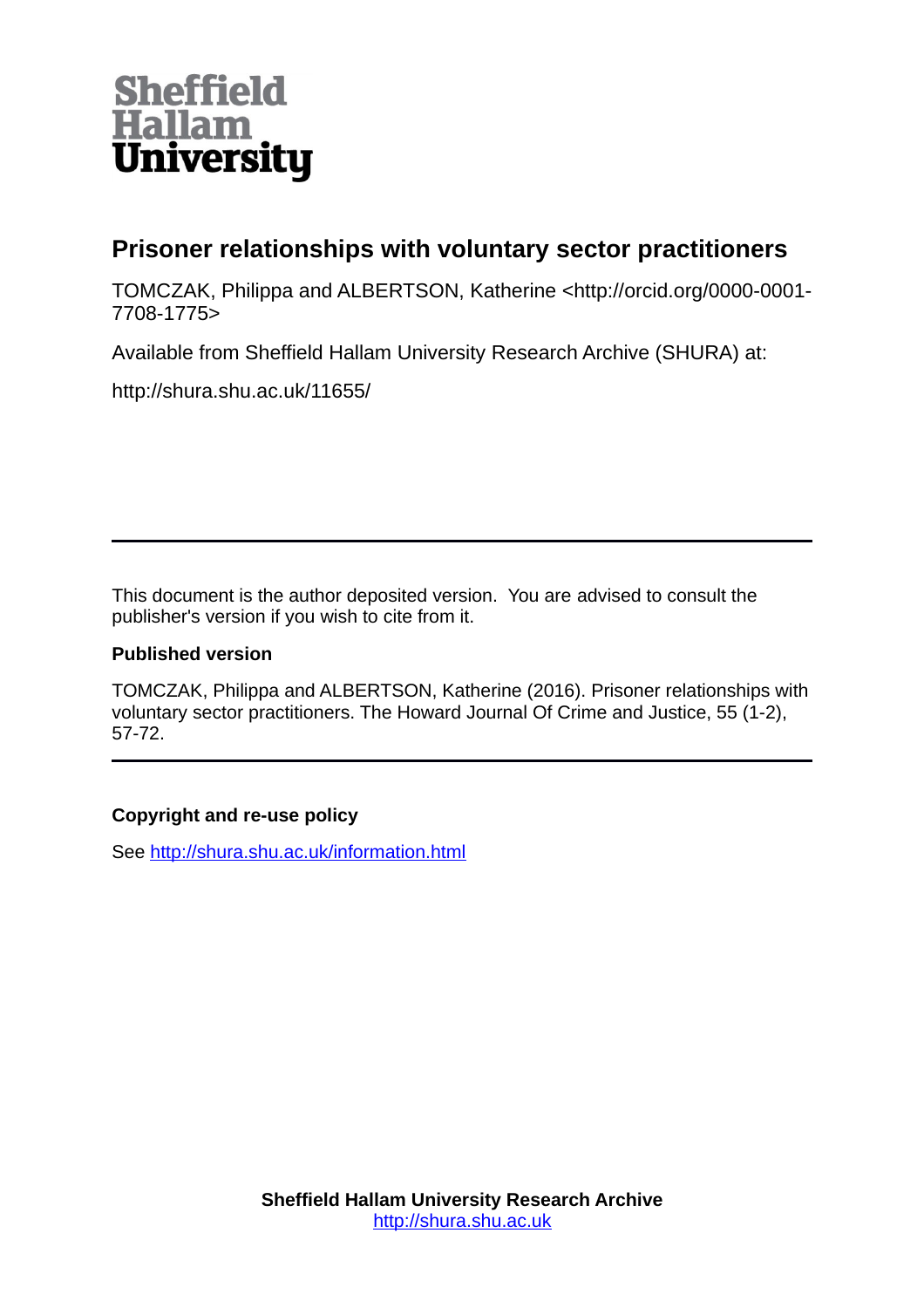# PRISONER RELATIONSHIPS WITH VOLUNTARY SECTOR PRACTITIONERS

PHILIPPA J. TOMCZAK and KATHERINE E. ALBERTSON

Research Fellow, The University of Sheffield and Senior Lecturer, Sheffield Hallam University

Corresponding author: Dr Philippa Tomczak, Office CLG8, School of Law, Bartolome House, University of Sheffield, S3 7ND. Email: p.j.tomczak@sheffield.ac.uk, Telephone: 0114 222 6793.

## Abstract

Recent scholarship has indicated that the voluntary sector is becoming increasingly important in marketised penal service delivery. However, market policy reforms are thought to pose risks to distinctive voluntary sector work with prisoners. Although commentators have suggested that the voluntary sector and its staff make distinctive contributions to prisoners, these have long been poorly understood. This article uses original interview data to demonstrate that voluntary sector practitioners can offer prisoners distinctive opportunities and relational experiences. Prisoner relationships with voluntary sector practitioners can be differentiated from those with education and custodial staff. Furthermore, these relationships may have distinctively enduring effects. Word count: 6797.

Keywords: Prisoner relationships; penal voluntary sector; emotions; prisons.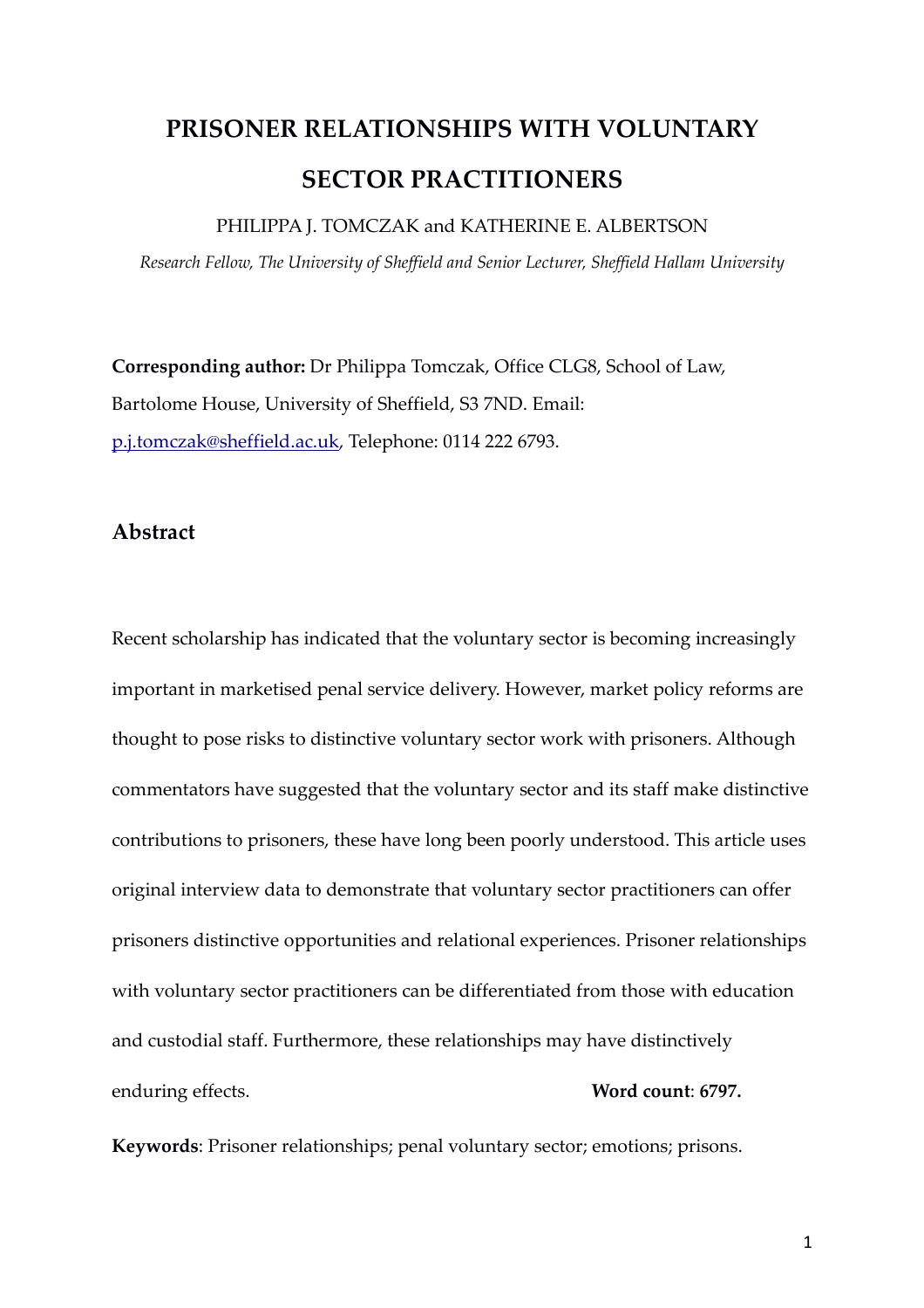#### Introduction

The voluntary/ charitable sector has recently gained scholarly attention in light of its prominence in the further marketisation of penal services in England and Wales (e.g. Meek et al., 2013; Maguire, 2012; Corcoran, 2011; Neilson, 2009). As part of broad packages of reform, policy developments have emphasised the role for voluntary organisations in the penal service market. For example, Breaking the Cycle Green Paper (Ministry of Justice [MoJ], 2010) and Transforming Rehabilitation: A Strategy for Reform (MoJ, 2013) stressed the role for voluntary organisations in payment-byresults contracting. The role of the sector is already considered such that "there can hardly be a prison in the country that could continue to work as it does if there was a large scale collapse" of voluntary, community and social enterprise services for people in custody (Martin, 2013: no pagination; see also Neuberger, 2009). Yet, and despite this prominence, the penal voluntary sector's contributions to prisoners (amongst its other service users) are poorly understood.

 Although voluntary sector practitioners are often argued to make a "special" or distinctive contribution to prisoners, in contrast to public or private sector engagement (Maguire, 2012: 490; see also Corcoran and Hucklesby, 2013; Mills et al., 2012; Neuberger, 2009), this has not been substantiated through research (Armstrong, 2002). Indeed, there is a relative dearth of research in the area (Meek et

2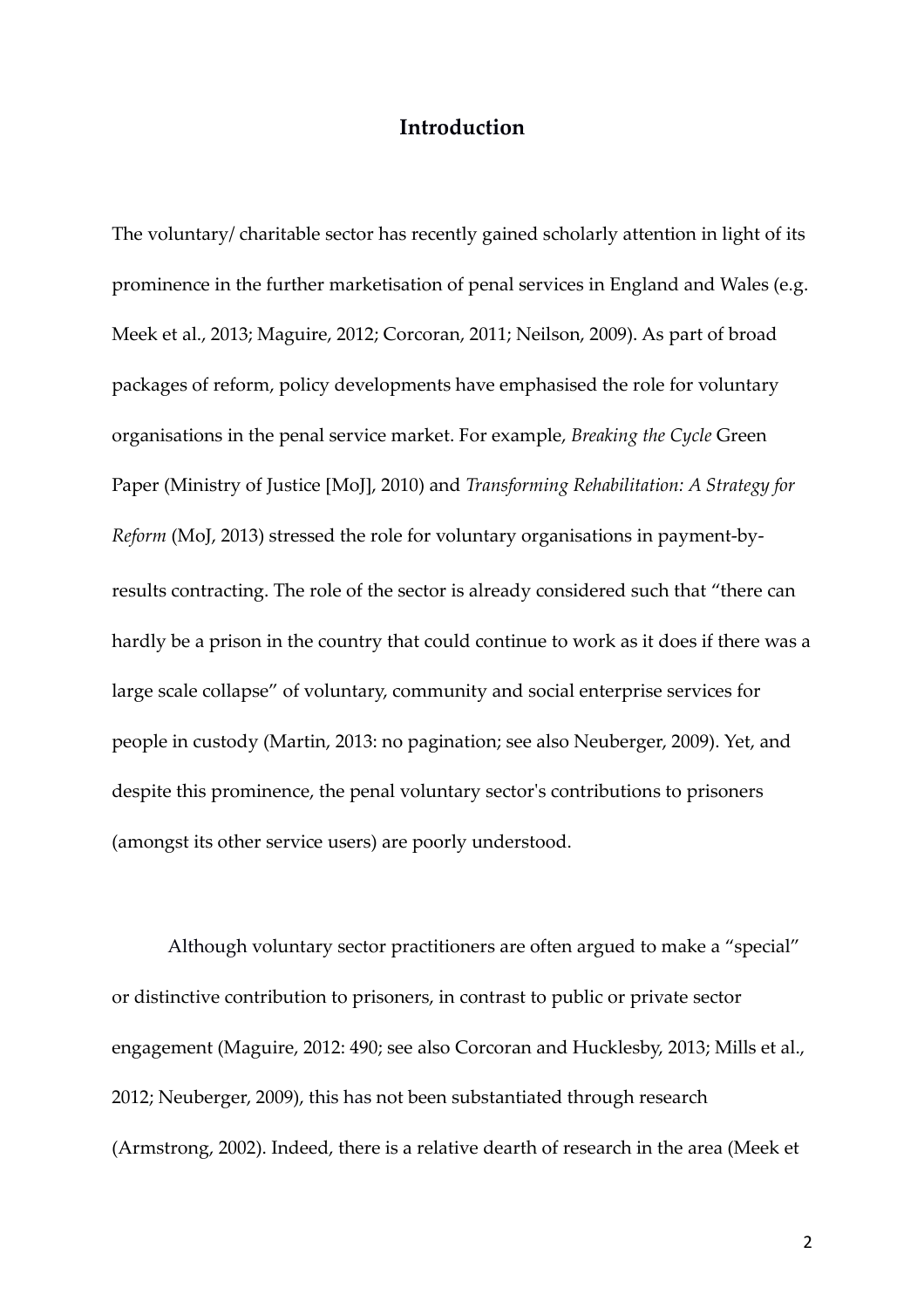al., 2013; Corcoran, 2011; Mills et al., 2011). The idea of bottom-up 'voluntary' and 'community' action exerts a hold over criminal justice policy reform movements and evokes a powerful and "richly positive imagery" of inclusion, but this remains under-theorised and unproven (Armstrong, 2002: 351; see also Crawford, 1999: 151).

 In this paper we address this dearth of research and provide a preliminary analysis of prisoner relationships with voluntary sector practitioners. We use original data gathered through interviews with prisoners and voluntary sector practitioners in England to argue that relationships between prisoners and voluntary sector practitioners can be distinctive and valuable, for reasons which include facilitating authentic emotional expression amongst prisoners. Our analysis illustrates that prisoner relationships with voluntary sector practitioners can be distinguished from those with education and custodial staff. Our data indicate that relationships between prisoners and voluntary sector practitioners may be particularly distinctive because they can both affect the immediate experience of imprisonment (Crewe et al., 2013) and also enable enduring prisoner transformations. However, the distinctiveness of relationships between prisoners and voluntary sector practitioners should not be assumed and is likely to be affected by the conditions of individual voluntary sector programmes and prison settings (which include: by informal arrangement, contractual marketised relationships and payment by results contracting). By including original data, this article reaches past the powerful but

3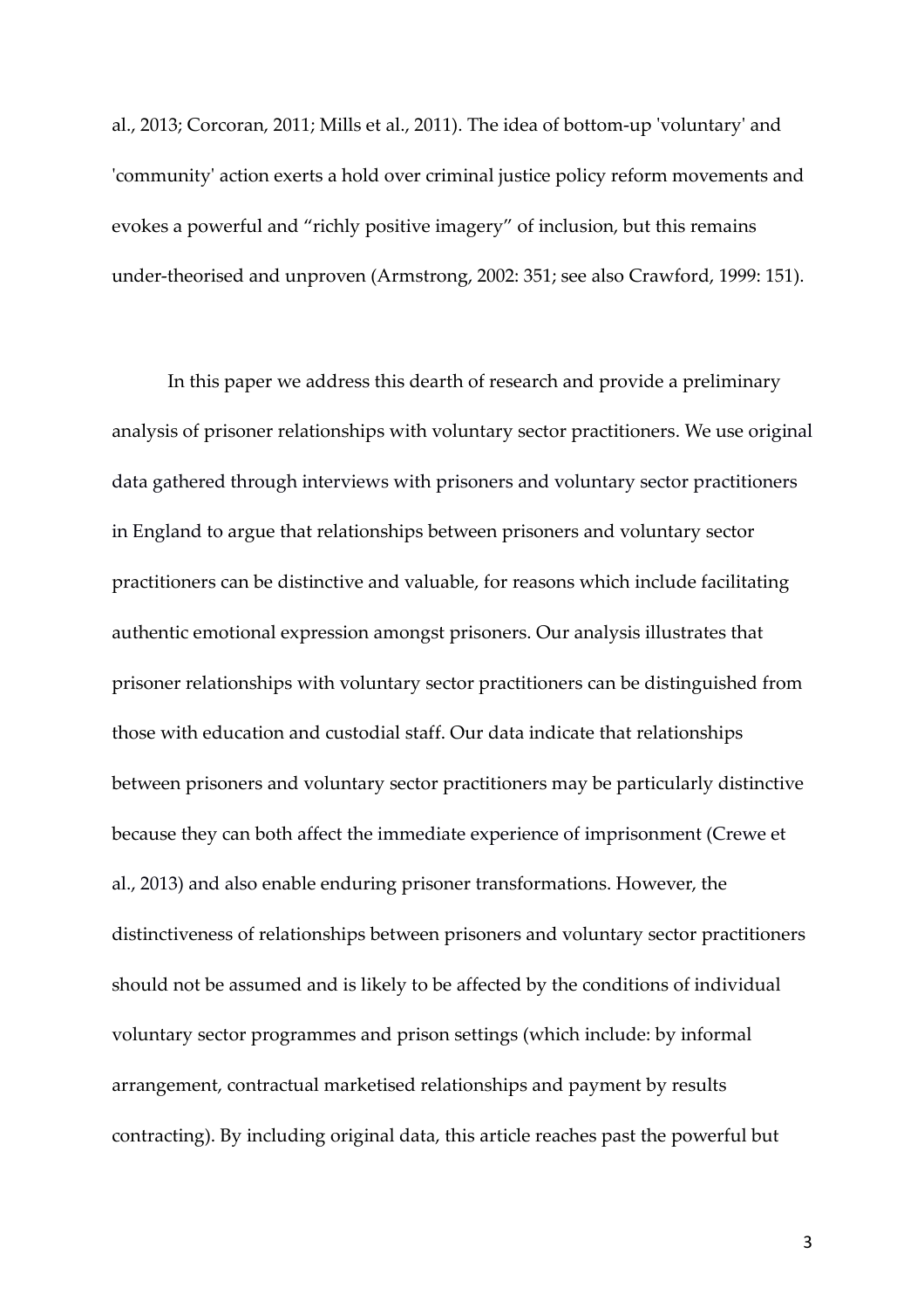potentially misleading "imagery of what we think they (voluntary organisations) are and do" (Armstrong, 2002: 362) to produce empirically underpinned understandings.

 Our data is situated in the penal and policy context of England and Wales. Although there are important differences between territories, the voluntary sector and its role in the marketisation of penal services are issues of international import. This discussion is therefore also relevant to Canada, the USA and Australia where there are similar criminal justice policy developments involving the voluntary sector (Ilcan and Basok, 2004; Armstrong, 2002; Wallis, 2001).

 This paper is organised as follows. First, we define the voluntary sector and consider the theoretical foundation to support the idea of a distinctive 'voluntary sector' relational experience. We then examine the importance of relationships in prisons and desistance scholarship. Next, we draw on original interview data to demonstrate that prisoner relationships with voluntary sector practitioners can be valuable and differentiated from those with education and custodial staff. We also indicate that these effects can endure in space and time, making these relationships particularly valuable.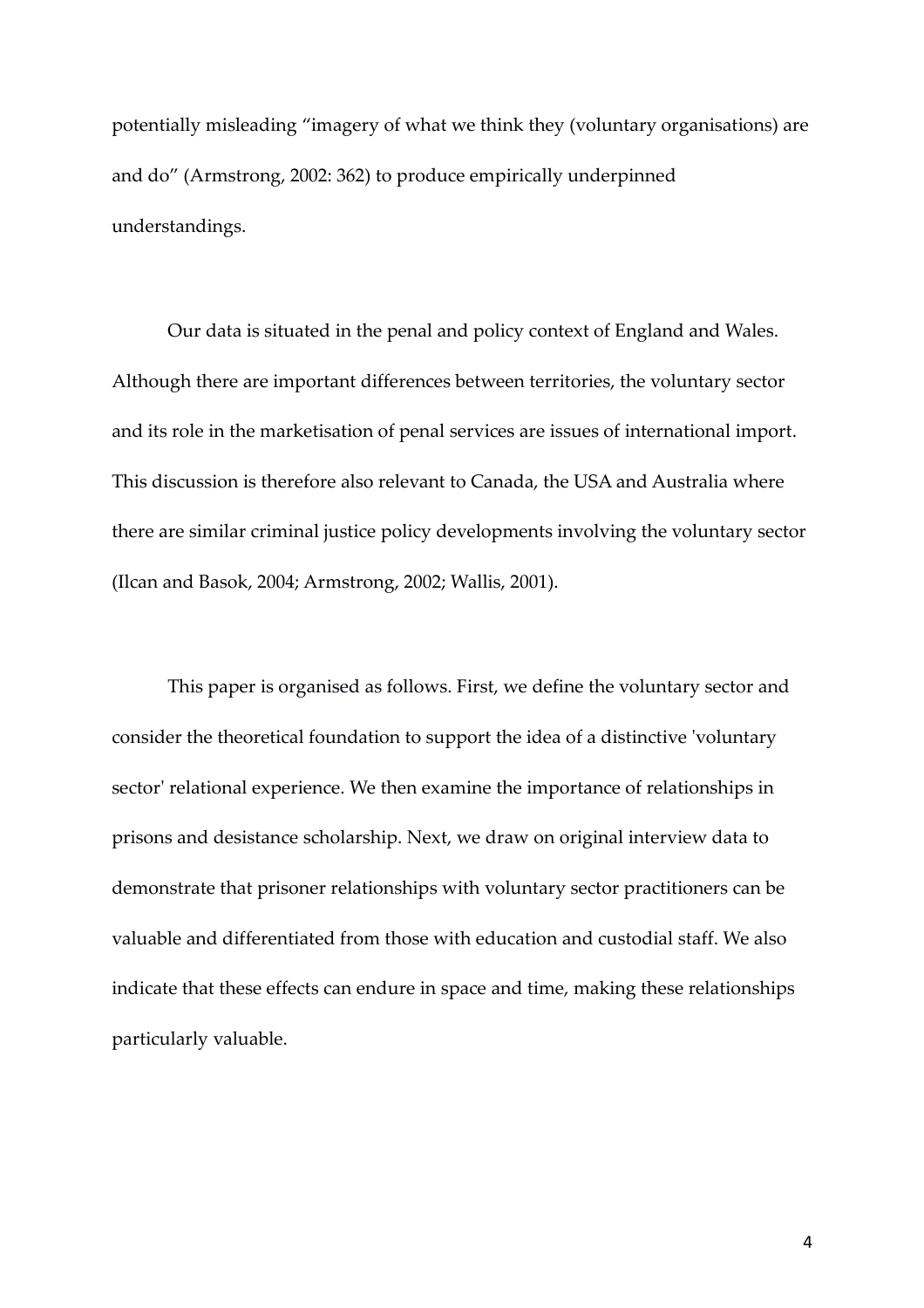## The penal voluntary sector

Voluntary organisations<sup>1</sup> are formally constituted organisations outside the public sector, whose main distinguishing feature is that they do not make profits for shareholders<sup>2</sup> (Maguire, 2012: 493; see also Alcock and Scott, 2007). *Penal* voluntary organisations are "charitable and self-defined voluntary agencies working with prisoners and offenders in prison- and community-based programmes" (Corcoran, 2011: 33). But, the voluntary sector is not comprised of a unitary set of organisations. It has been characterised as "a loose and baggy monster" containing a "bewildering variety of organisational forms, activities, motivations and ideologies" (Kendall and Knapp, 1995: 66; see also Author citation). Understandings of this diverse sector are "lacking" (Mills et al., 2011: 195) and it remains "a descriptive rather than theoretically rigorous concept or empirically defined entity" (Corcoran, 2011: 33).

 A widespread claim is that voluntary organisations make a distinctive contribution through operating an "alternative welfare system which has

<sup>1</sup> We have adopted the labels 'voluntary sector' and 'voluntary organisations'. However, an array of terminologies are used to refer to organisations in this area, including: third sector organisations; nonprofit organisations; nongovernmental organisations; charitable organisations; civil society organisations; philanthropic organisations; and community based organisations (Goddard, 2012; Maguire, 2012; Alcock and Scott, 2007; Armstrong, 2002).

<sup>2</sup> But, the voluntary sector overlaps with the public, private and informal sectors (Alcock and Scott, 2007: 85). There are some similarities between the activities of companies such as Serco and G4S, and voluntary organisations who deliver penal services under contract e.g. Nacro (see also Neilson, 2009). Partnerships between sectors can be seen in recent piloting and commissioning of prison services under payment by results. Some voluntary organisations also earn a proportion of their money from social enterprise. These differences may all affect relationships between prisoners and voluntary sector practitioners.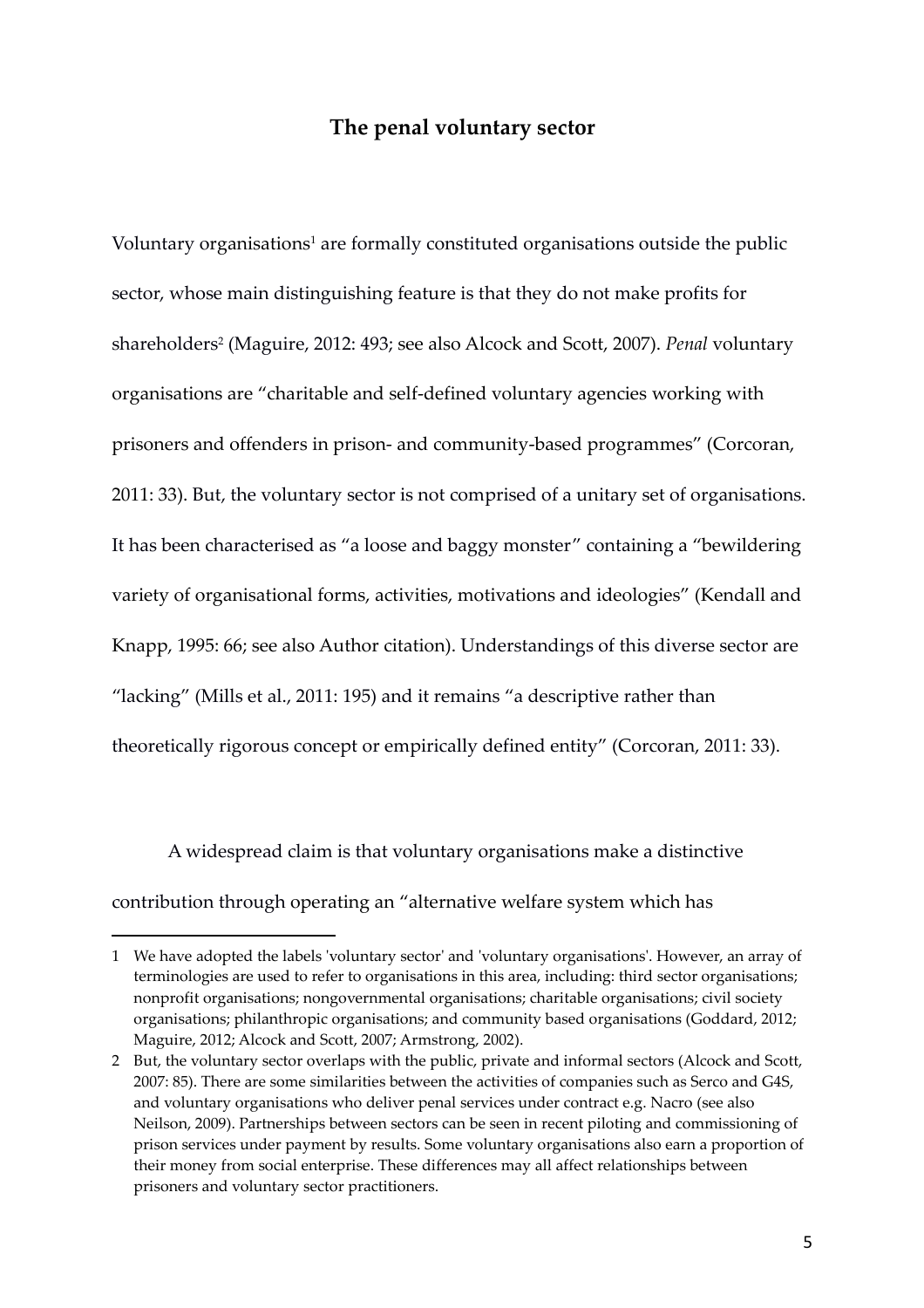compensated for failures in market and state systems to meet the complex needs of offenders" (Corcoran, 2012: 17; see also Rothschild and Milofsky, 2006; Smith et al., 1993). But, penal voluntary organisations are considered to do more than fill gaps in state provision, having a distinctive ethics of compassion and rehabilitative approach, and focussing on the needs and socio-economic integration of individual (ex-)offenders (Hucklesby and Corcoran, 2016; Goddard, 2012). This compassionate discourse and approach is thought to underpin the apparently distinctive personcentred, non-authoritarian and non-judgemental working styles of voluntary organisations (Maguire, 2012; Mills et al., 2012; Meek et al, 2010; Brookman and Holloway, 2008; Light, 1993). Although staff attitudes and working cultures can vary substantially between prisons (Mills et al., 2012; Liebling, 2008), voluntary sector practitioners are often contrasted with statutory penal staff, who are "traditionally more focussed on punishment, controlling offenders and managing risk" (Mills et al., 2012: 394; see also Corcoran, 2011; Vennard and Hedderman, 2009). Voluntary sector staff are apparently considered more approachable and trustworthy than statutory staff, and are thus better able to engage service users (Maguire, 2012; Mills et al., 2012; Neuberger, 2009; Lewis et al., 2007; Light, 1993).

 However, there remains surprisingly little evidence demonstrating exactly how, or if, a penal voluntary organisation "is different than a for-profit business or a state agency" when dealing with prisoners (Armstrong, 2002: 346, emphasis in original). Given that voluntary sector practitioners have a long history of interaction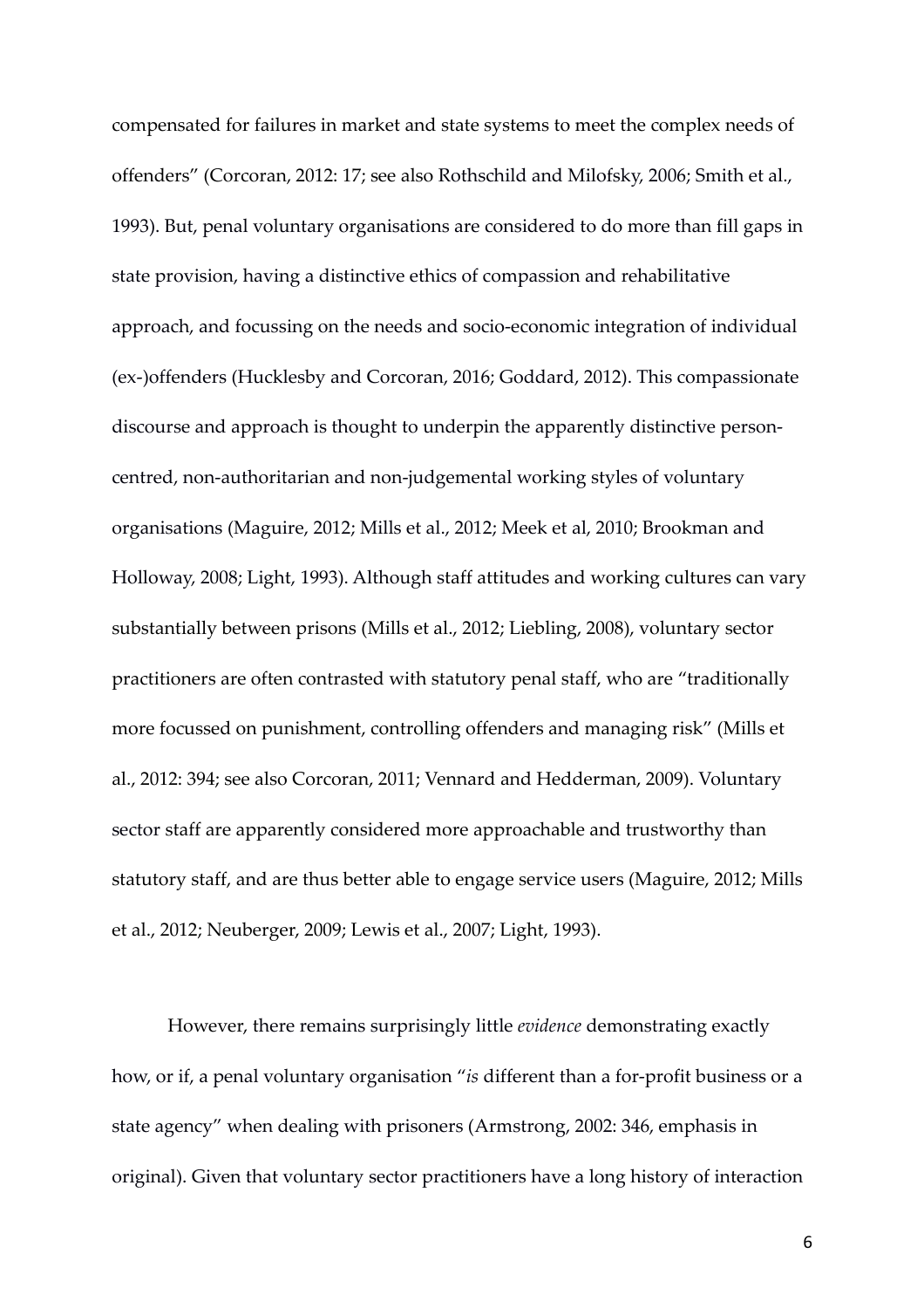with prisoners (Mills et al., 2011; Smith et al., 1993; McWilliams, 1983), and that the trust and engagement between voluntary sector staff and (ex-)offenders is seen as "one of the strongest features of voluntary sector involvement" in punishment (Maguire, 2012: 491; see also Lewis et al., 2007; Light, 1993), the absence of substantive supporting data is both surprising and problematic. Prisons and desistance scholars have however examined the importance of relationships in general, in work with (ex-)offenders.

## Relationships

Scholars have explored the importance of relationships between prisoners and custodial officers (e.g. Stevens, 2013; Crewe et al., 2013; Crewe, 2011, 2009; Donohue and Moore, 2009; Crawley, 2004; Liebling, 2004; Liebling et al., 1999). Staff-prisoner relationships have been found to affect prison order (Bottoms, 1999; Sparks and Bottoms, 1995). Indeed, treatment from prison officers can turn prisoners "into a different person" (Liebling, 2004: 143) and negative relationships with officers can cause psychological distress amongst prisoners (Liebling et al., 2005).

 Donohue and Moore illustrate that "identities and representations (of individuals and institutions) are best understood as inherently fluid and relational" (2009: 330). They demonstrate how managerialist and consumerist discourses can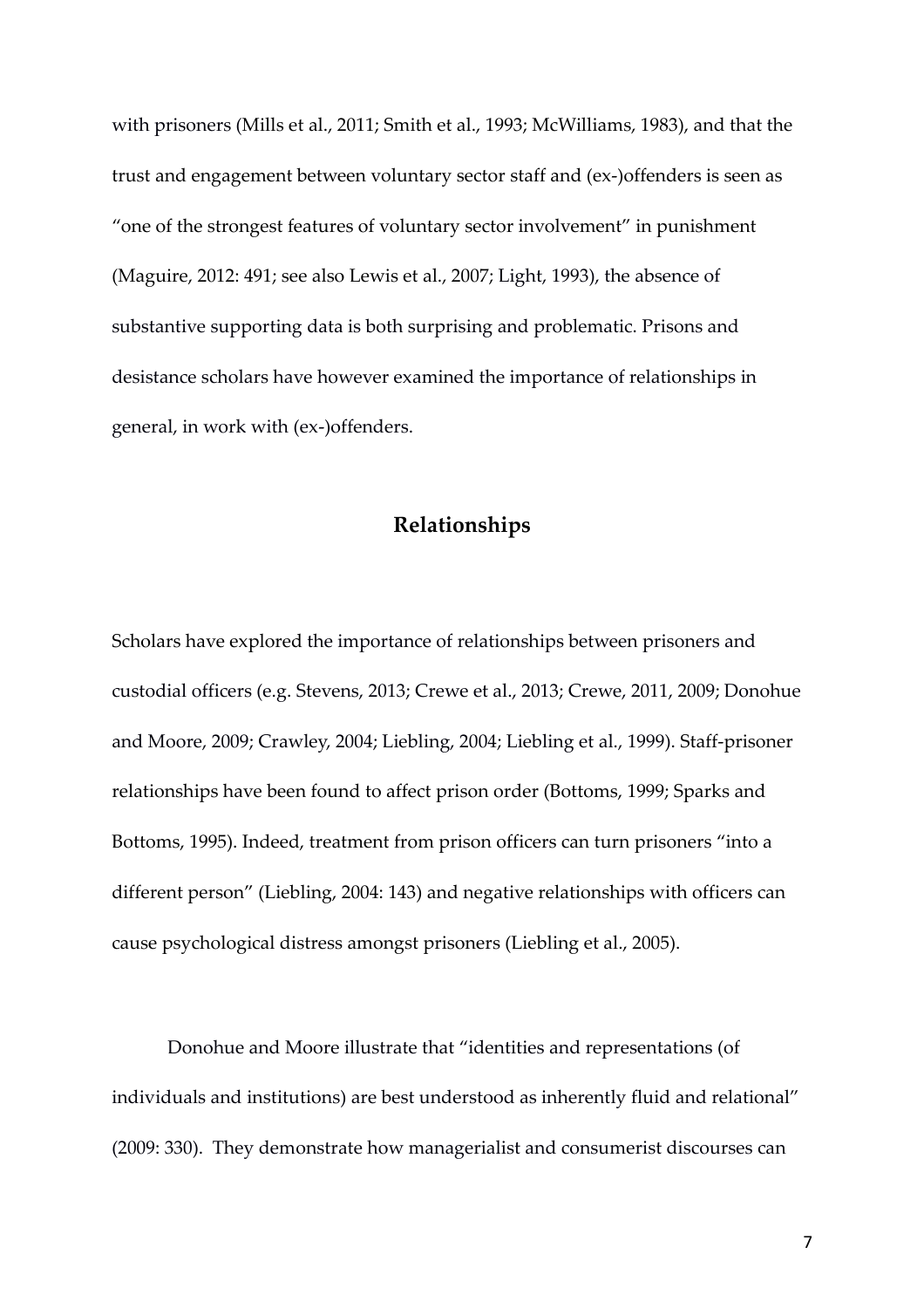frame prisoners as clients, but punitive discourses position prisoners as offenders. As such, the identity of the prisoner, and to some extent their subsequent behaviour, is dependent on the relationship under consideration: "the very same person described by therapeutically oriented authorities in one context is recognised as a client (but) becomes an offender" in another context, for example a prisoner may be a student in education programmes or a client in life skills classes, but becomes a prisoner once locked in their cell (Donohue and Moore, 2009: 331; see also Warner, 1998). Relationships with custodial officers and various prison staff (such as voluntary sector practitioners, health staff and education staff) therefore interact with varying professional discourses to frame, facilitate and constrain different identity presentations and attitudinal responses from both prisoners and probationers.

 Recent work has detailed how HMP Wellingborough's visits room and classrooms allowed male prisoners to temporarily discard their toughened prisoner identities (De Viggiani, 2012; Crewe, 2009; Jewkes, 2002; Sykes, 1958) and express emotions such as tenderness, vulnerability and generosity (Crewe et al., 2013: 12; see also Moran, 2013). These alternative emotional climates were found to require "cultivation" within prisons and were predominantly staffed by civilian education and chaplaincy staff, who "had to play with, subvert or offer alternative displays of authority from those found elsewhere in the prison" and create "spaces that were as un-carceral as possible" (Crewe et al., 2013: 14, emphasis in original). Non-custodial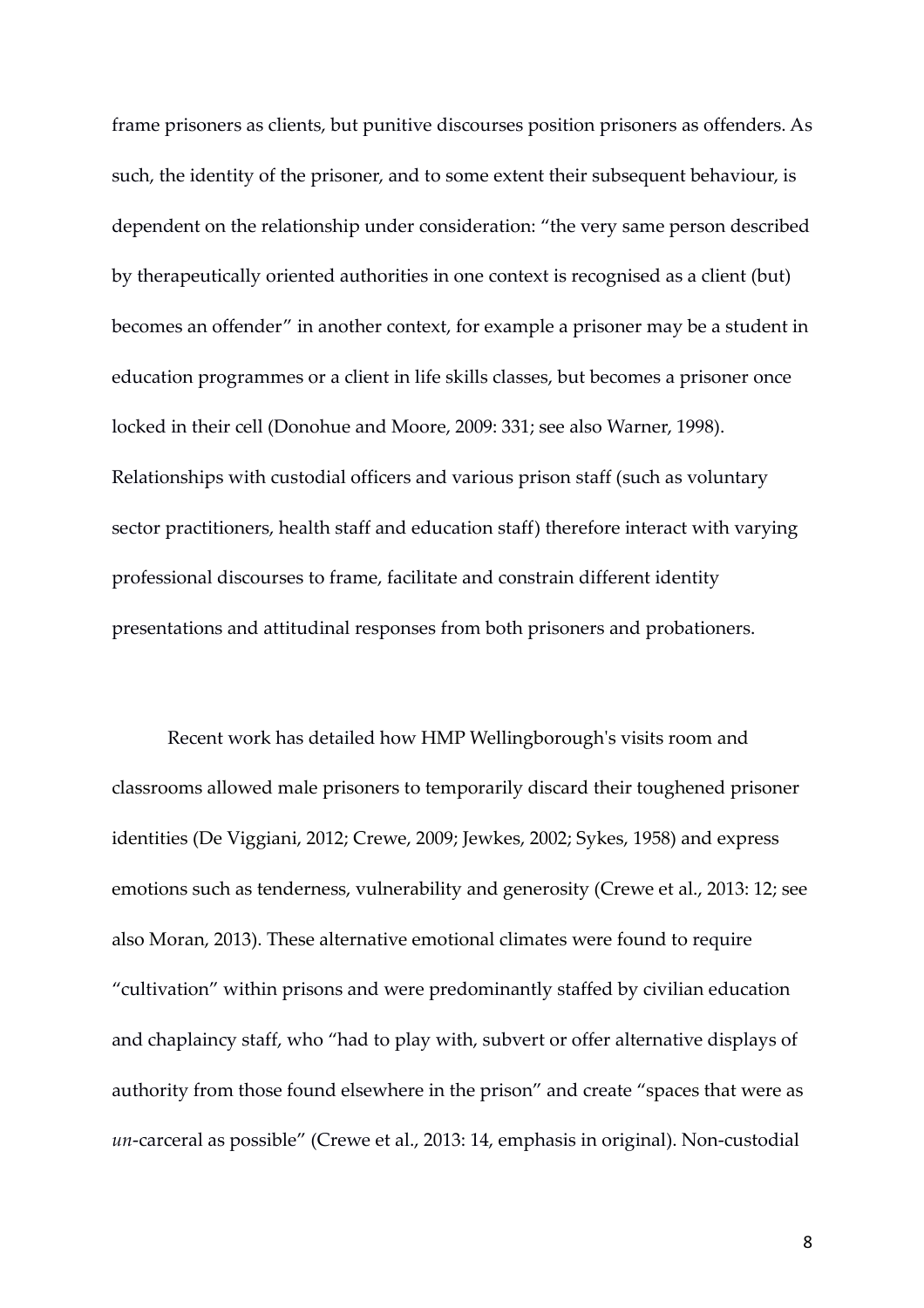prison staff can therefore create different emotional climates within prisons, which can affect prisoner behaviour (Crewe et al., 2013).

 Desistance literature has also stressed the significance of relationships between probation officers and (ex-)offenders, highlighting the role such relationships play in enabling the process of desisting from crime. Displaying "empathy (and) genuineness" and adopting "person-centred, collaborative and 'client-driven' approaches" have been proven as beneficial in offender management work (McNeill, 2006: 52). These behaviours confirm staff compassion and trustworthiness, and can form the foundation upon which probationers will cooperate with services, commit to long-term compliance and take steps towards desistance from crime (Phoenix and Kelly, 2013: 428; see also Robinson and McNeill, 2008; McNeill, 2006; Burnett and McNeill, 2005). The quality of staff-client relationships can determine the agency's legitimacy in the eyes of probationers, and the agency's capacity to enable probationers to commit to compliance and desistance from crime (Robinson and McNeill, 2008). Relationships can therefore impact upon both experiences of punishment and its outcomes.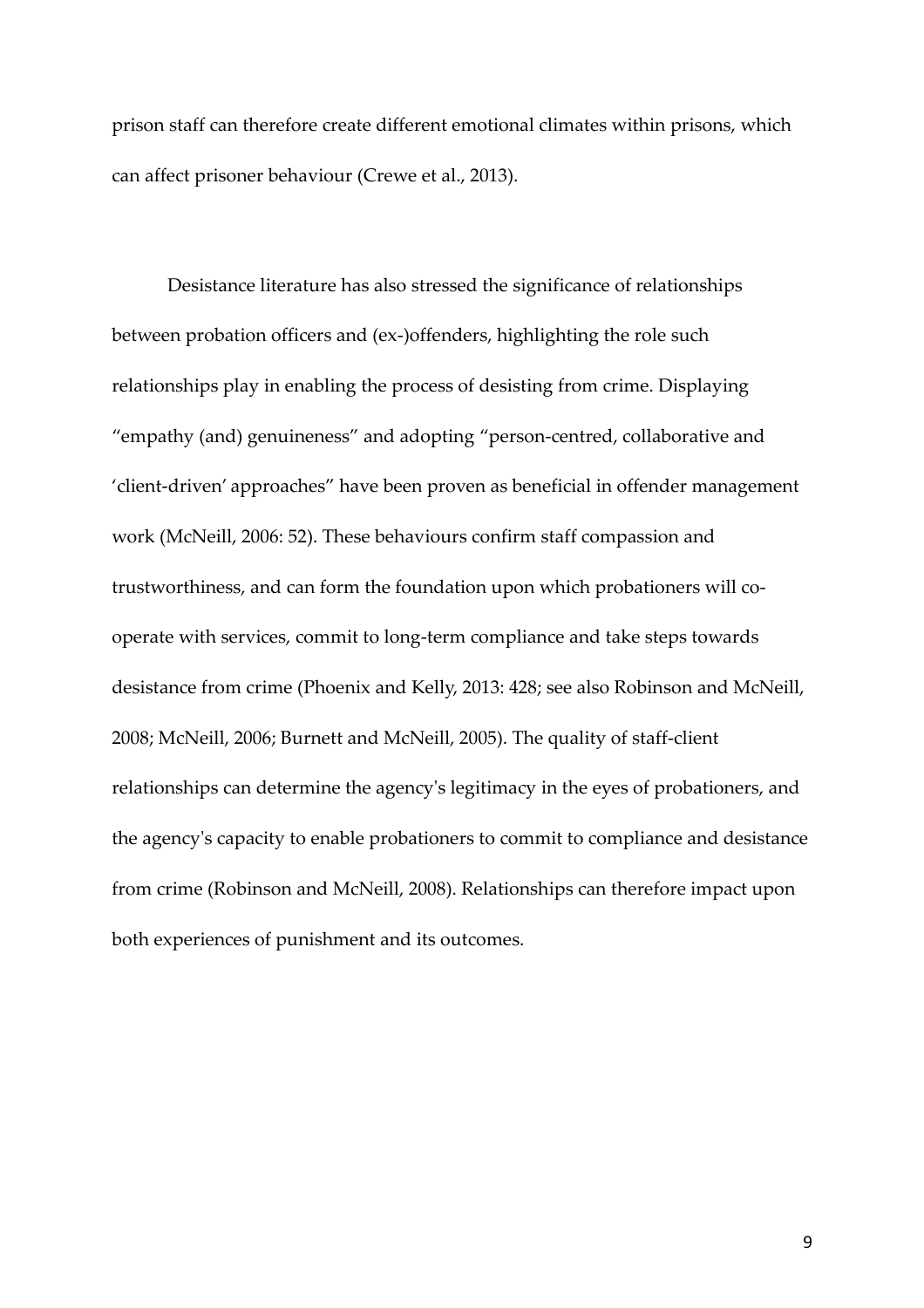## Background

This article combines data and thematic analysis from a range of studies. The practitioner data were collected during fieldwork aiming to conceptualise the penal voluntary sector in England and Wales. This fieldwork included 11 semi-structured interviews with voluntary sector practitioners, carried out on a one-to-one, voluntary and confidential basis between January and April 2012. The sample included both paid and volunteer staff, although all of the participants cited here were salaried. All organisations in the sample provided supplementary support services for prisoners, or prisoners and probationers, and were principally funded through grants from charitable trusts and foundations. None of the participant organisations were involved in payment-by-results contracting and only one received statutory contract funding. These elements are likely to have affected in the relationships studied here. We suggest that our preliminary analysis should not be extrapolated across the voluntary sector, and also highlight that research into the quality of relationships between prisoners and voluntary sector practitioners in core contracted work and under payment by results is required.

 The prisoner data were gathered during commissioned fieldwork evaluating prisoner experiences of three creative arts projects, run by two voluntary organisations: the Writers in Prison Foundation and the Prison Radio Association.

10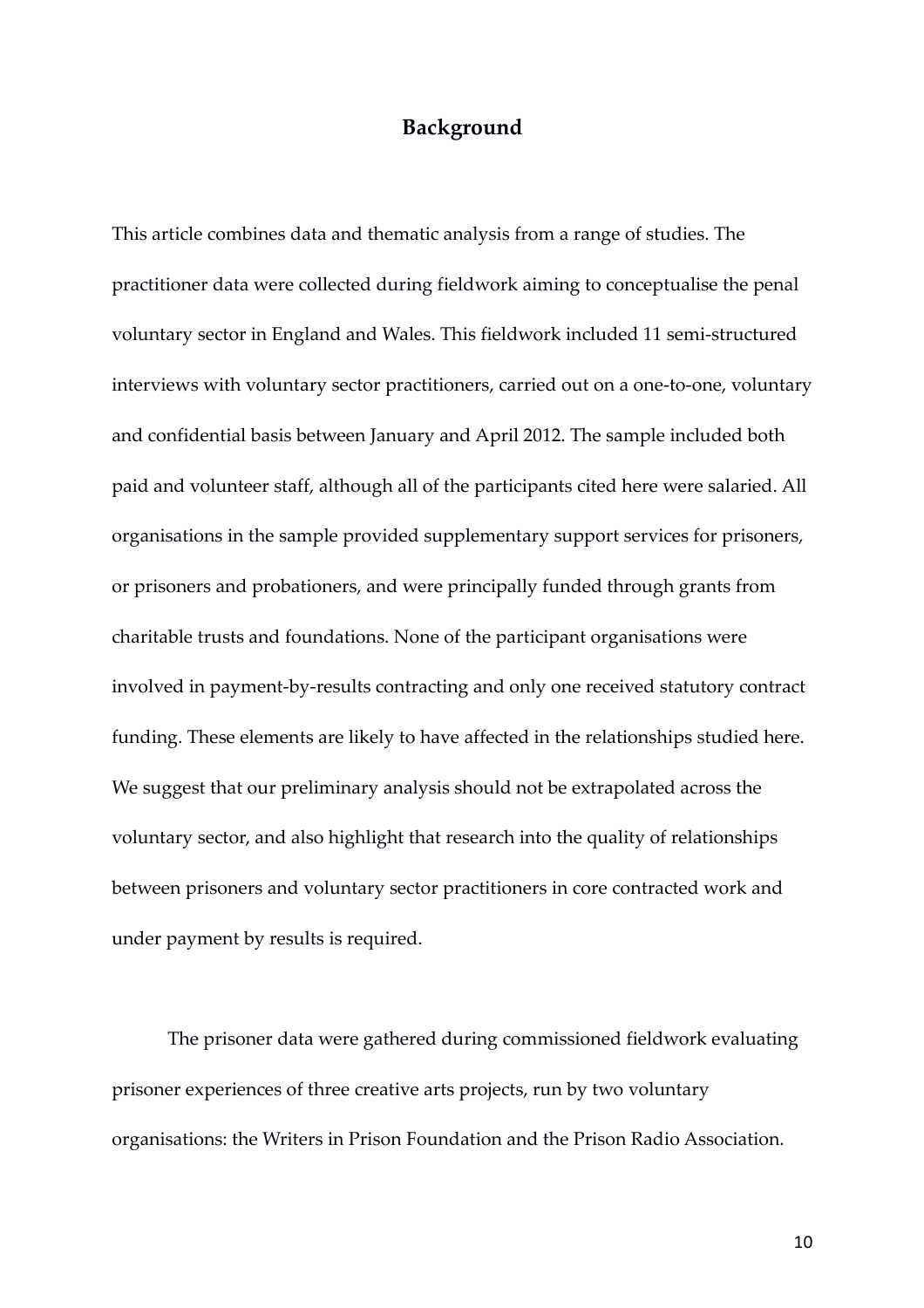The sample consisted of group and one-to-one interviews undertaken with 30 participants in total. The interviews were conducted using opportunity sampling between 2008 and 2013. The Writers in Prison Foundation aims to inspire and engage prisoners by placing creative writers and artists in prisons. Two Writers in Prison projects were evaluated: a three year creative writing project run in the Dangerous and Severe Personality Disorders unit of a male Category A prison between 2010 and 2013, funded by the Northern Rock Foundation (11 participants<sup>3</sup>); and a 12 week critical reading group run in a male, Category A and B prison during 2011, funded by the Writers in Prison Foundation (six participants<sup>4</sup>). The Prison Radio Association uses radio to communicate with and engage prisoners. Three local male prisons with existing or new radio stations (one Category C and D, and two Category B), were visited during 2008. These projects were supported by the Prison Radio Association (13 participants<sup>5</sup>).

 None of the research projects or tools were designed to specificially study relationships between prisoners and voluntary sector practitioners. This theme emerged during the course of the research, being raised by both sets of participants. All data was thematically analysed and coded as part of the original research projects. Our coded data under the theme of 'relationships' was then combined and

<sup>3</sup> For further information, see (Author citation and Other, 2012).

<sup>4</sup> For further information, see (Other and Author citation, 2012).

<sup>5</sup> For further information, see (Author citation and Other, 2009).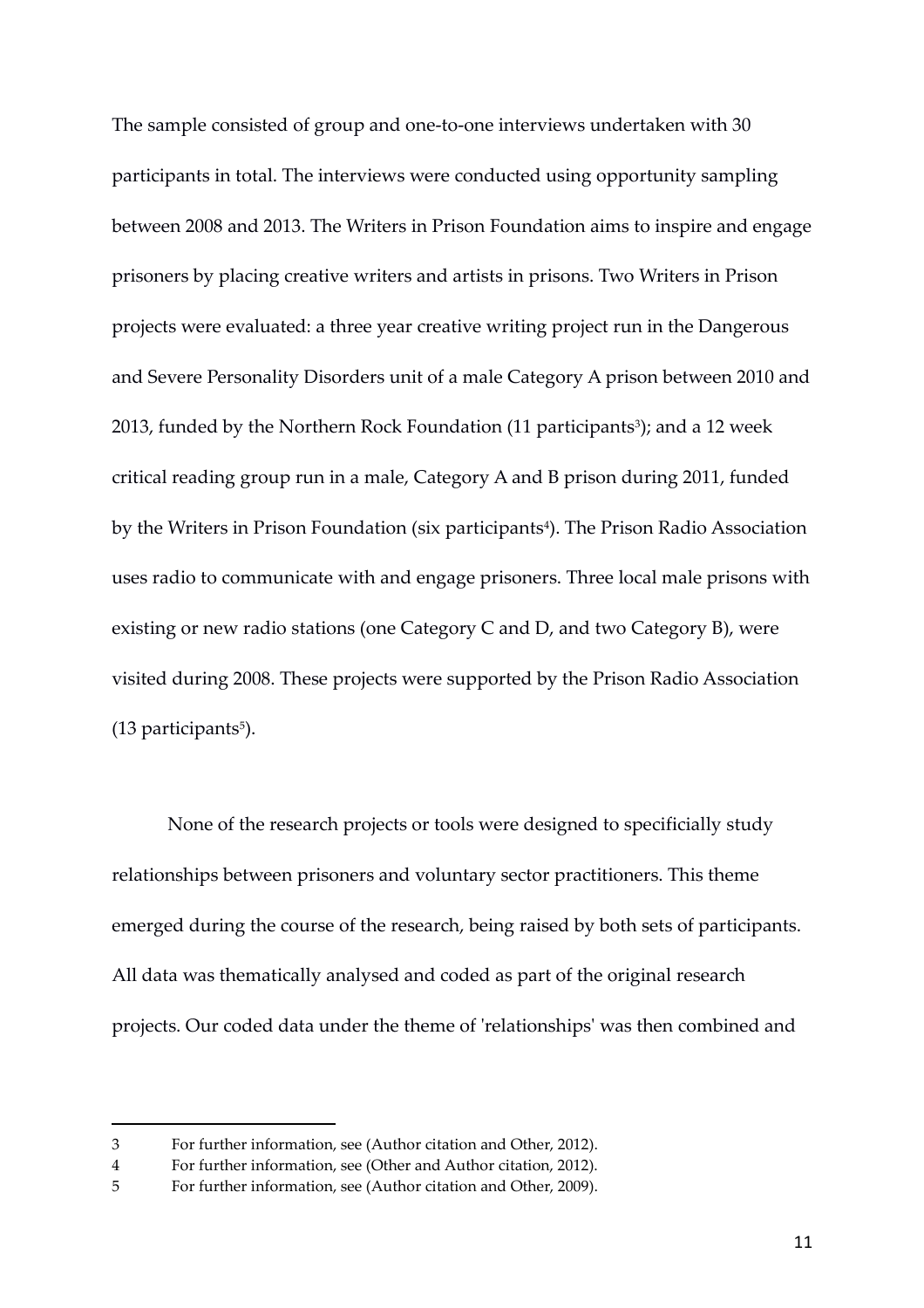reanalysed (using ethnographic content analysis<sup>6</sup>) for the purposes of this article, aiming to explore: i) whether voluntary sector practitioners can provide positive experiences for prisoners and ii) whether these experiences are distinctive. The data is presented below.

## Positive experiences

Our data indicate that voluntary sector projects can indeed stimulate positive emotions and prisoner engagement. Although we do not suggest that the outcomes we describe here will always result from voluntary sector projects, prisoners engaging with the Creative Writing Project described feeling a range of positive emotions. The prisoners described feeling 'motivated', 'energised', 'confident' and 'happy' as a direct result of interactions with voluntary sector practitioners:

<sup>&</sup>quot;They motivate and inspire. After 20 minutes with them I feel energised" (Prisoner Dave, Creative Writing Project, 2013).

<sup>&</sup>quot;The exercises [the voluntary sector practitioner] has designed have been an eye opener and a mind opener. I have more confidence in my own ability" (Prisoner Rick, Creative Writing Project, 2011).

<sup>&</sup>quot;I always come out of sessions with [the voluntary sector practitioner] smiling" (Prisoner Alex, Creative Writing Project, 2011).

<sup>6</sup> Please see Bryman, 2012.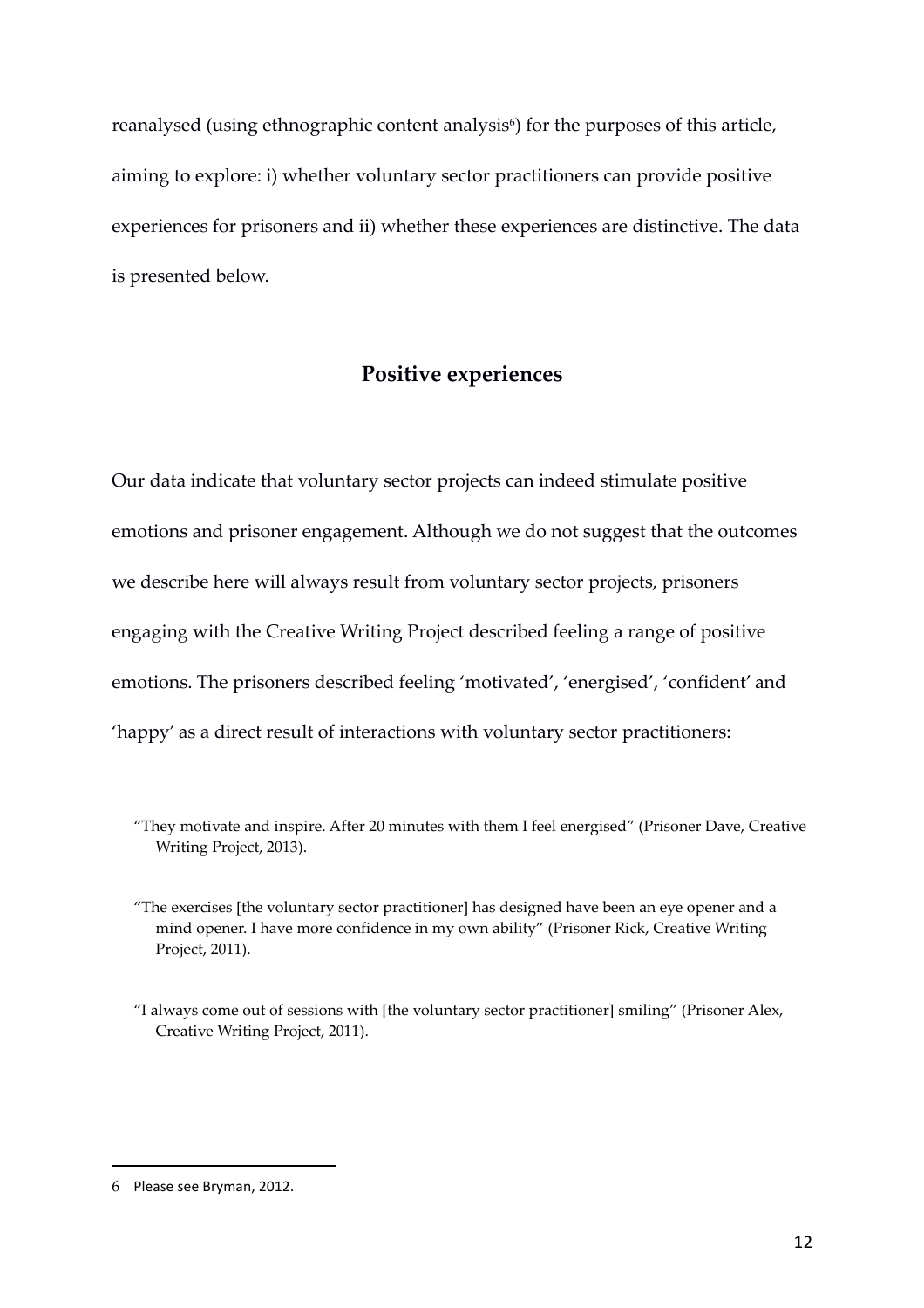Our data suggested that voluntary sector programmes could create distinctively positive places within prisons, and that prisoner relationships with voluntary sector practitioners could be distinctively valuable, in comparison with their relationships with education staff and custodial staff. We are certainly not implying that all voluntary sector practitioners or all custodial staff have a homogenous approach to prisoners, but our data suggest that voluntary sector practitioners have a distinctive and valuable approach, which may enable prisoners to move beyond the toughened prisoner identity (see also Donohue and Moore, 2009; Warner, 1998). There is a relative dearth of research in the area (Meek et al., 2013; Corcoran, 2011; Mills et al., 2011).

## Distinctive penal places

Some of our data indicated that voluntary sector projects can create distinctive penal places, which also substantiates the idea that prisons have distinctive emotional zones (Crewe et al., 2013: 12; Moran, 2013: 346; Johnson, 1987: 66). Practitioner Kirsty<sup>7</sup> explained that the physical location of their project, being in its own department within the host prison, provided prisoners with physical and psychological space to distance themselves from their 'prisoner personae' and engage with their identities as parents. Prisoner Chris stated that the Creative

<sup>7</sup> Pseudonyms are used throughout.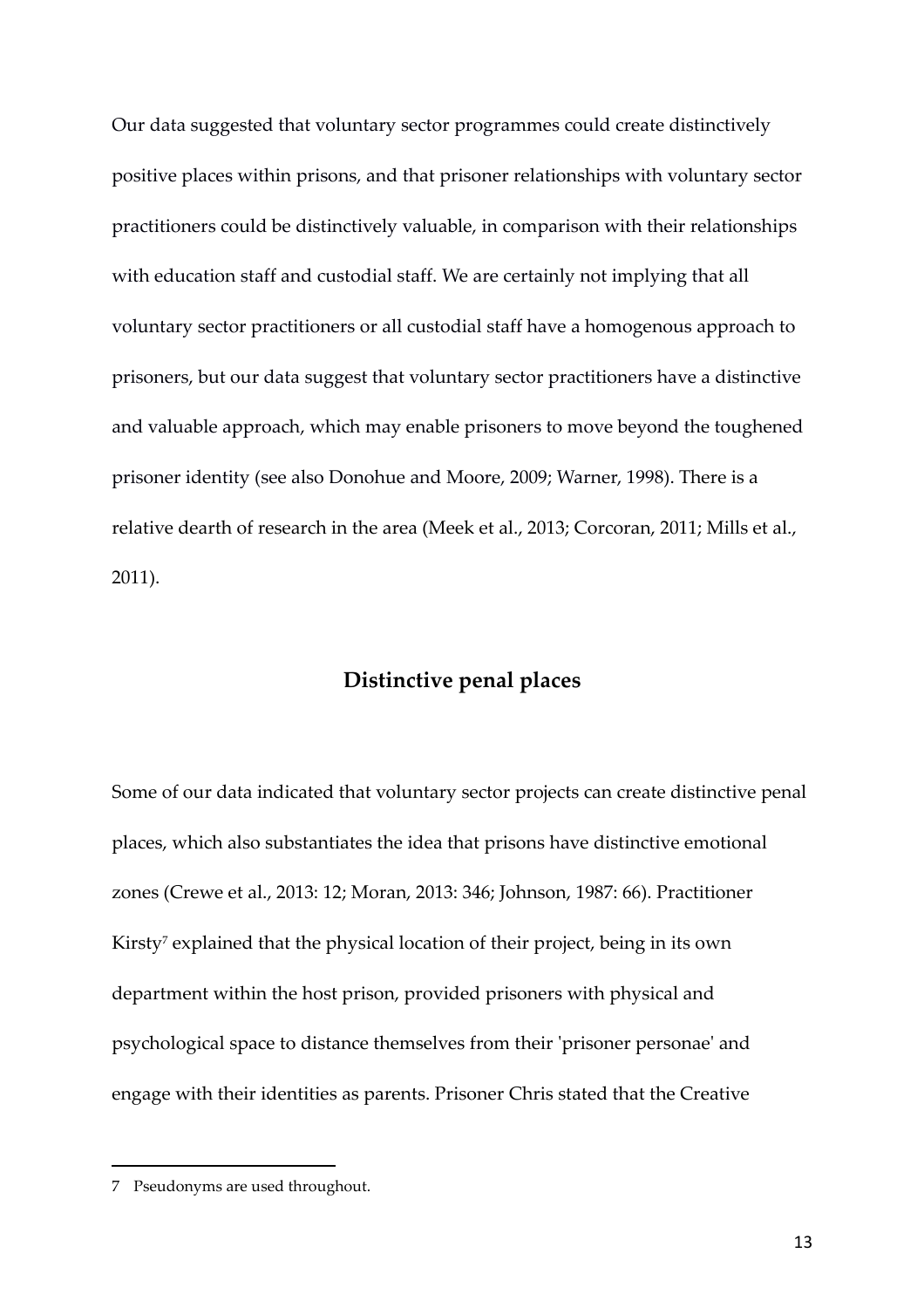Writing Project provided him with a forum for creativity which was physically separate from the prison regime and disciplinary practices, and thus freed him to explore identities beyond that of being an 'offender':

"So for the time they come to us in our department, you know, it's a bit like they can leave that prisoner persona behind on the wing for a bit and just come and concentrate on their children." (Practitioner Kirsty: national voluntary organisation, non-statutory funding).

"I see writing as a forum for creativity away from prison regime and discipline" (Prisoner Chris, Creative Writing Project, 2011).

Similarly, prisoners participating in a Critical Reading Group reported presenting a 'prisoner identity' in the exercise yard, but felt safe to behave more authentically within the Reading Group. In this group, prisoners could be open and honest, discuss their feelings, and display vulnerability in front of other prisoners. This behaviour contrasts sharply with the male prisoner's typical "veneer of cool, hard manliness" (Johnson, 1987: 87). The following quotation came from prisoner Andy and the five other men in the group nodded appreciatively and verbalised agreement:

"When you're in the exercise yard you have to show a different side to your character. [...] I find it difficult to express emotion, but here [in the reading group], it felt safe to do that, a place of safety. A place where we can be open about how it feels to be men, honestly and openly. We all progressed through the sessions together and expressed freely. It was very empowering to discuss things so openly and we all had to get to a place where we could be vulnerable with each other to be honest." (Critical Reading Group, group interview, 2011).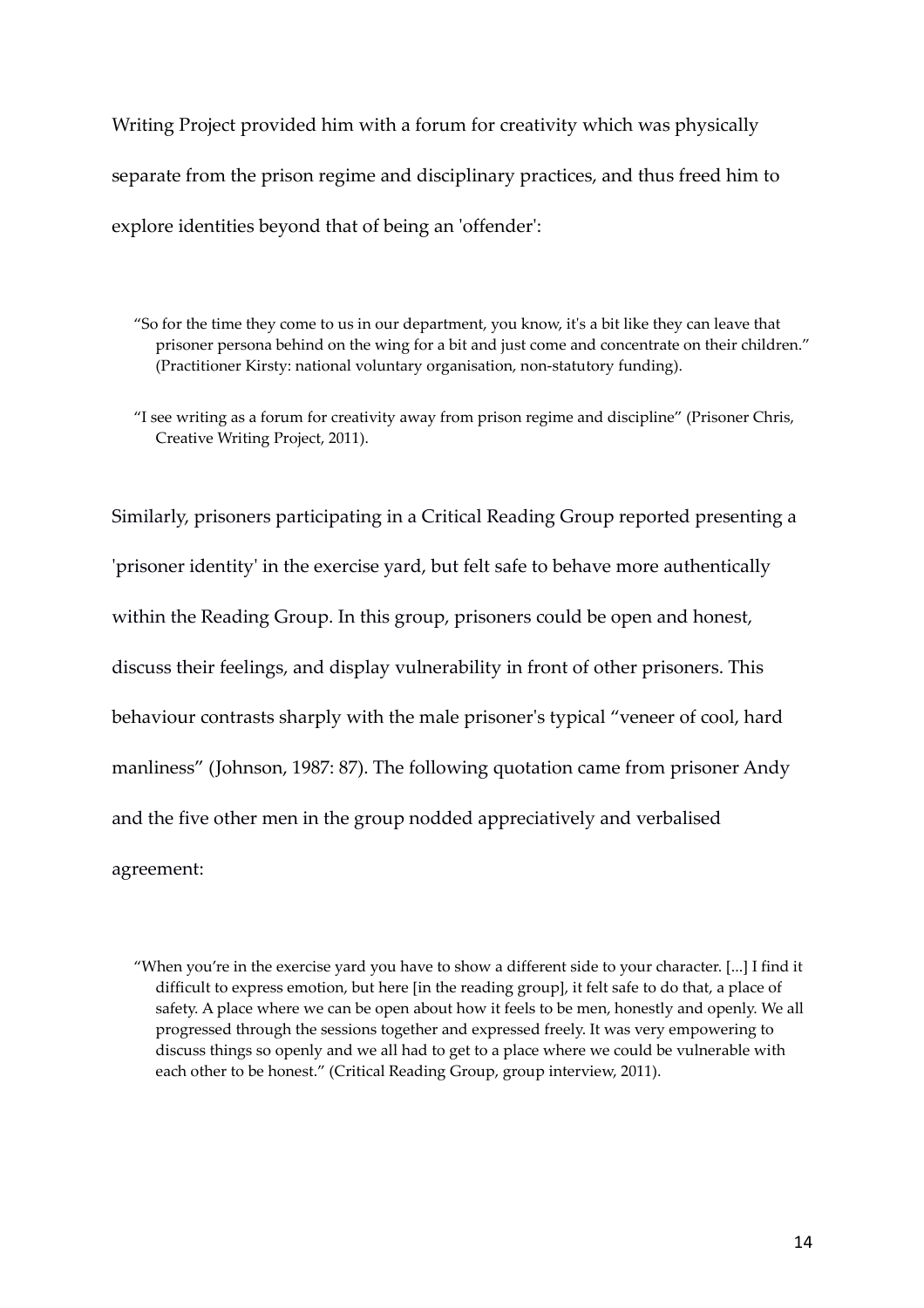The prisoner links this open emotional expression to both the physical space where the group convened ("here") and a psychological "place" created by the people and relationships within the group. Whilst we certainly do not negate the importance of penal spaces in prisoner behaviour and relationships, the weight of our evidence indicated that relationships with voluntary sector practitioners were the crucial element in creating more positive penal experiences. The interplay between people and spaces is however a further interesting avenue for research. We now demonstrate that prisoner relationships with voluntary sector practitioners can be distinctive from those with education staff.

## Distinctive from education staff

It is notable that prisoners compared their relationships with voluntary sector practitioners favourably to their relationships with education staff, whom Crewe et al. (2013) found to facilitate authentic emotional expression amongst prisoners:

<sup>&</sup>quot;When you work over in education, the teachers over there are not as relaxed as [radio project staff]. Do you know what I mean? Because they're a bit more stricter" (Radio Students, group interview, 2008).

 <sup>&</sup>quot;I've done every single course available in here to keep busy. The main difference here is [the] environment. You don't feel as free in education as [you do] here. In prison any bits of freedom are a big, big thing. I come like I am going to work and don't feel looked over or under surveillance every second" (Prisoner BX01, Radio Training Course, 2008).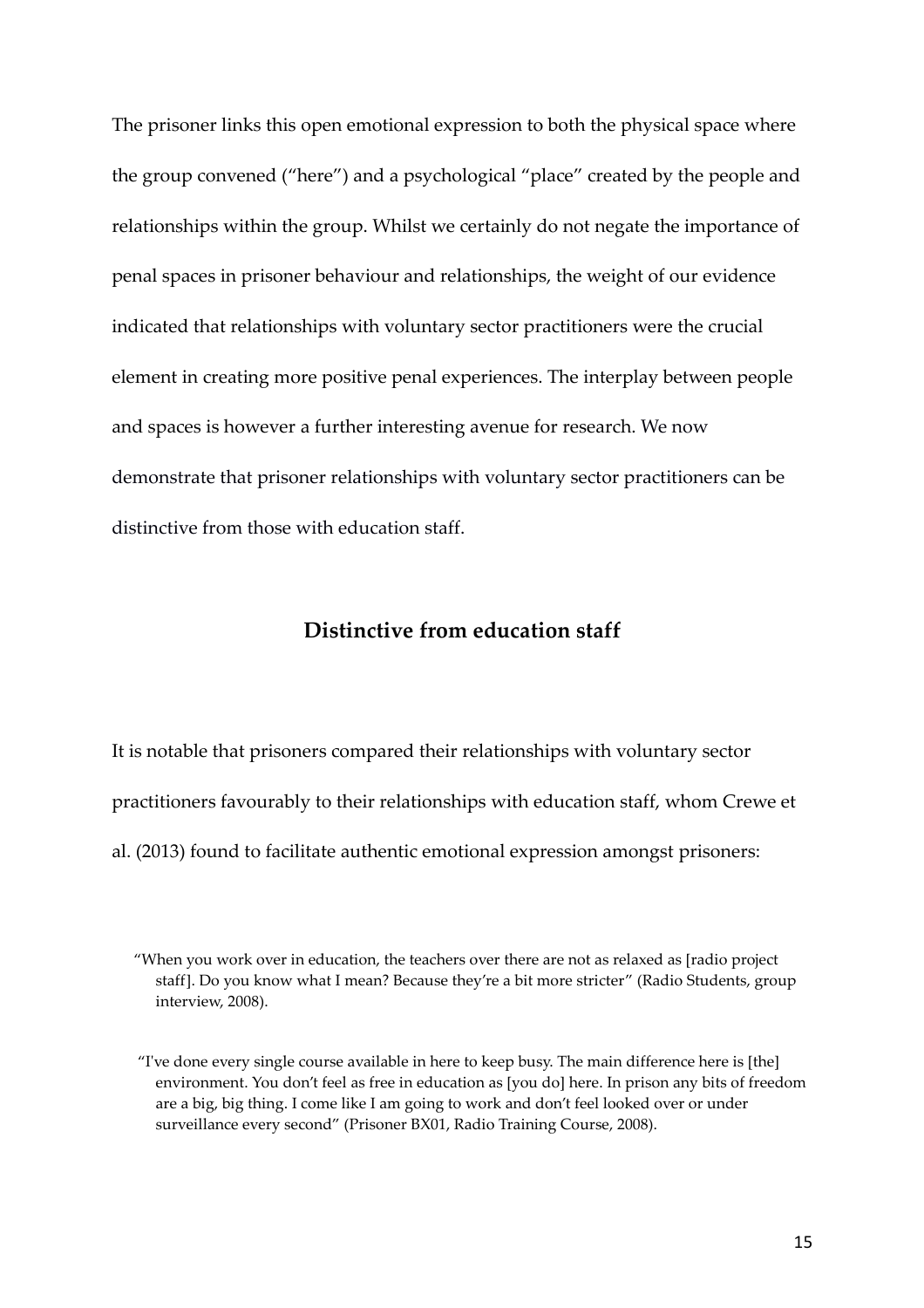Voluntary sector projects were experienced as a distinctively 'free' and 'relaxed' environments where practitioners did not stimulate feelings of 'surveillance' amongst prisoners, contrasting with traditional education environments. The quotations above demonstrate the significance of the extra freedom perceived in the voluntary sector projects, created through practitioners' behaviour.

## Distinctive from custodial staff

Although punitive discourses and practices can never be absent from custodial settings, our data indicate that voluntary sector practitioners have distinctive discursive and practical conceptualisations of their clients as people rather than offenders, and can also have practical separation from more coercive aspects of prison life (Corcoran and Hucklesby, 2013; Maguire, 2012; Mills et al., 2012 inter alia). This practical separation from coercive roles enabled prisoners to develop more trusting relationships with voluntary sector practitioners, in a way that even the most caring and approachable officer could not. One practitioner explained how the punitive role of officers directly diminished their ability to maintain supportive and trusting relationships with prisoners:

<sup>&</sup>quot;Lots of them [Prison Officers] are very good and provide lots of support to the women, but nonetheless [pause] in prison it's just a thing, if you kick off on the landing, the same Officer who may have been being really supportive earlier, their job is to take your privileges away and to lock you up and if necessary to drag you off somewhere if you're really kicking off and you won't go behind your doors. And I think the, the sort of care and control [pause], erm,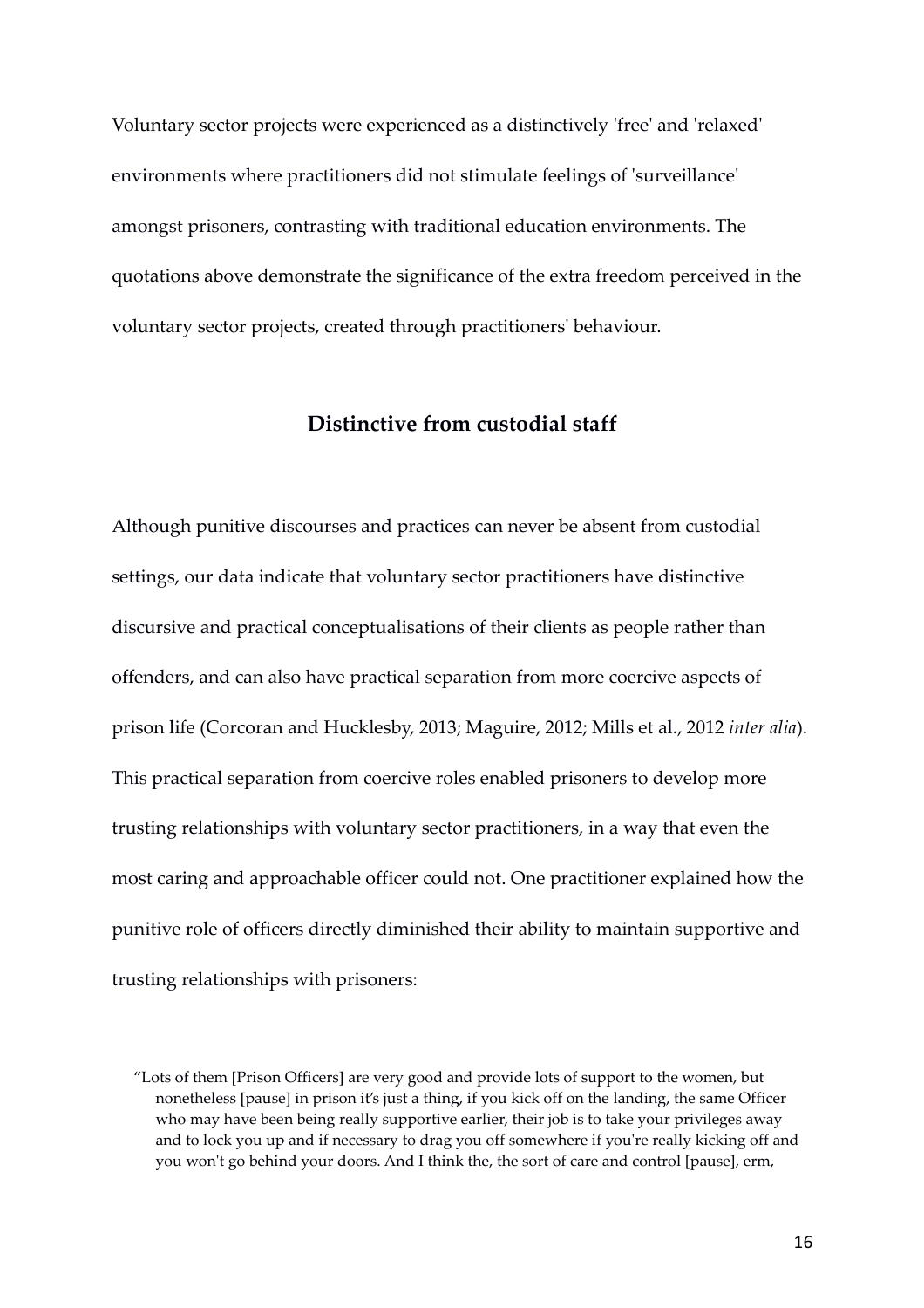aspect is very difficult to merge." (Practitioner Jane: operate in one Women's prison, nonstatutory funding).

More subtly, a prisoner who participated in the Critical Reading Group explained that he felt safe, free and equal when engaging with the project, because practitioners did not write reports about the prisoners there:

"I felt safe [in this group]. There was no report writing going on. I felt free and equal" (Critical Reading Group, group interview, 2011).

Less tangibly, prisoner Noel explained that he greatly valued the voluntary sector practitioners who ran the Creative Writing Project he attended, because they discussed the world beyond the prison walls and approached and addressed him as a person, rather than solely as a prisoner:

"They just talk sometimes too, about stuff, you know; books they've read, films, other people, music, the world out there. That's so important in a place like this" (Prisoner Noel, Creative Writing Project, 2013).

This interaction differs from contact with officers, who rarely discuss out of work experiences (Crewe, 2009; Crawley, 2004; Liebling, 1999). In the quotation above, "the world out there" is clearly differentiated from the prison ("a place like this"). It follows that hearing about things beyond the prison walls may stimulate prisoners into a different emotional state, perhaps enabling them to transcend the custodial environment's norms of stoicism (Sykes, 1958). Voluntary sector practitioners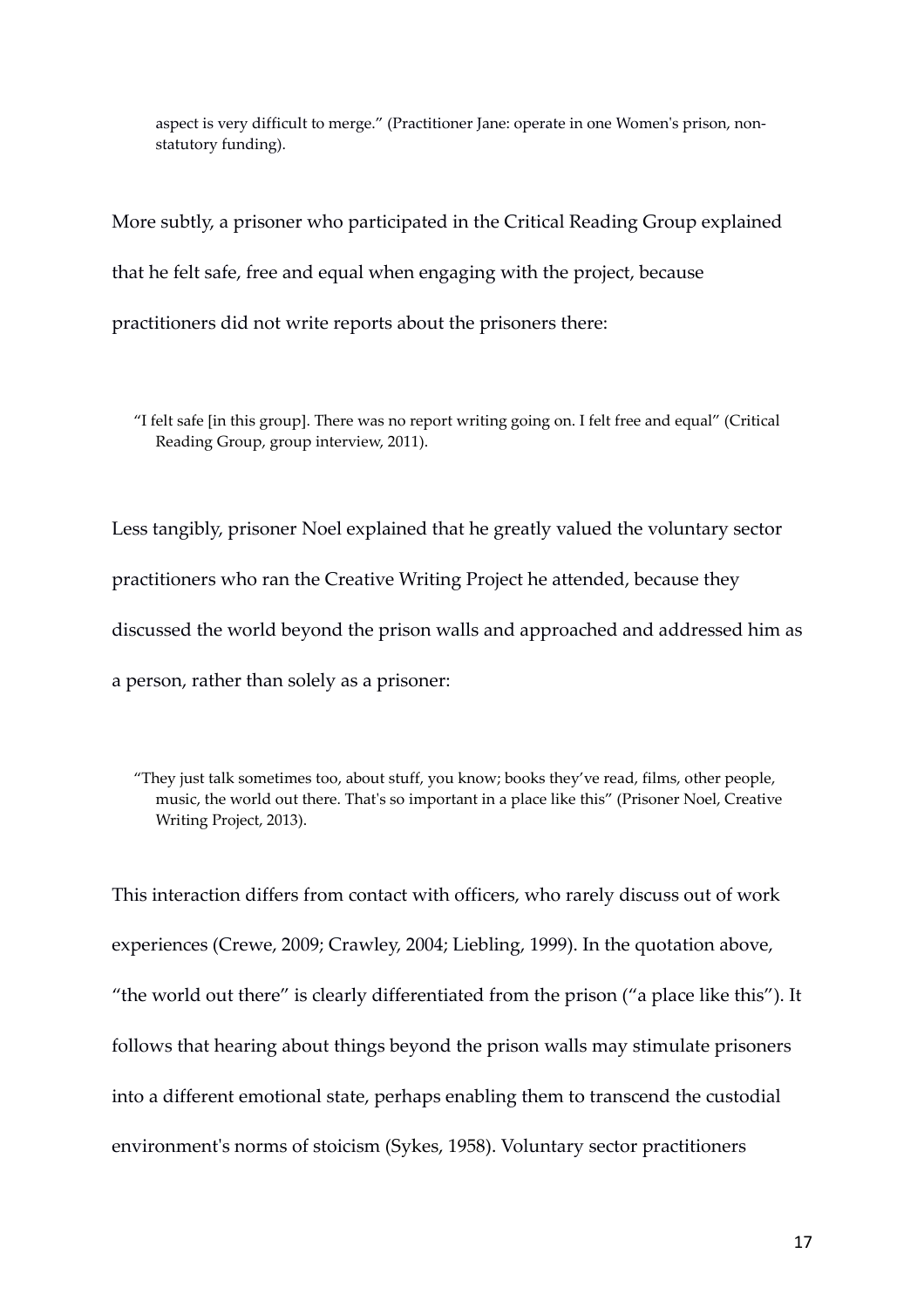reported that they built qualitatively different relationships with prisoners,

compared to custodial staff, who can too easily lose sight of the 'people' serving the sentences (see also Goddard, 2012). Practitioners considered that their quality interactions with prisoners could never be replicated by officers, who did not have the same practical and conceptual distance from punishment and the more coercive and risk orientated aspects of prison work<sup>8</sup>. As such, voluntary sector practitioners felt they were better able to focus on the person rather than their offence and offending behaviours. Practitioner Jane (below) explained that their organisation provided distinctive person-centred, rather than offence- or risk-centred, relationship opportunities for prisoners. This allowed practitioners to interact with individuals as women rather than prisoners. This distinctive approach was enabled because practitioners did not have the same focus on security that officers must 'always' maintain:

<sup>&</sup>quot;If you're a prison officer, your key role is *always* security, it always has to be security, so when they're [officers] working with the women they're [prisoners] primarily defined by the fact that they're offenders, and then anything else will be secondary to that. […] I think it is, all charities provide that, it is a different role, its seeing them *first as a woman* [...] rather than as an offender. [...] We approach them as a woman [...] that needs our support" (emphases in recording). (Practitioner Jane: operate in one women's prison, non-statutory funding).

<sup>&</sup>quot;In criminal justice services it can be easy to lose sight of that woman in the prison sentence (emphasis in recording)." (Practitioner Suzie: operate in one women's prison, statutory grant funding).

<sup>8</sup> Much is changing in the penal voluntary sector with the rise of service commissioning and payment by results contracting (Corcoran and Hucklesby, 2013; Corcoran, 2011; Fox and Albertson, 2011; Neilson, 2009 inter alia). Different voluntary organisations are affected by this in different ways: some are relatively unchanged, some are transformed (Author citation). However, we do not suggest that there is a unitary 'penal voluntary sector' staffed by homogeneous 'voluntary sector practitioners'.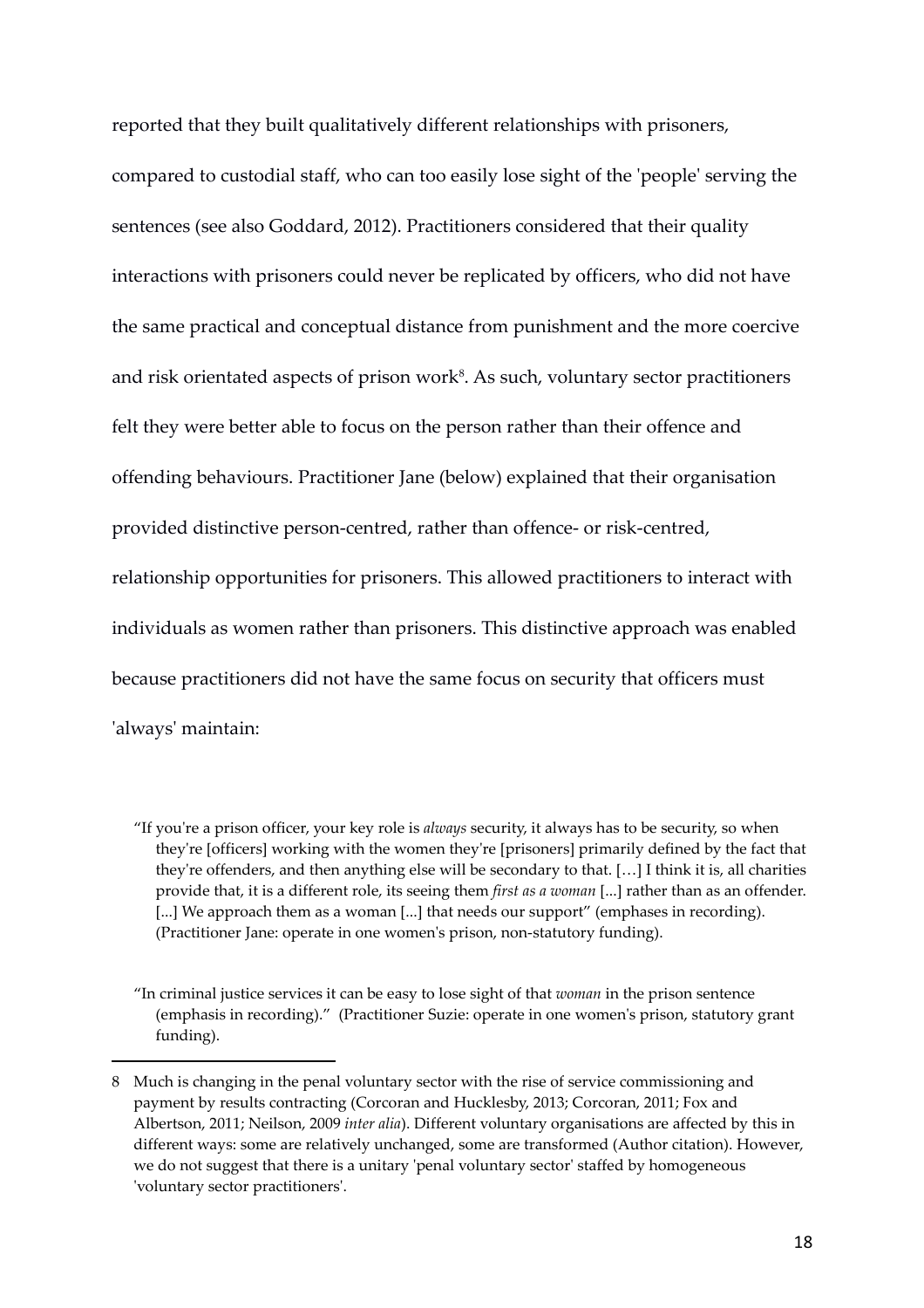Voluntary sector practitioners created psychological distance between the prisoners and their punishment by consciously adopting a non-judgemental and personcentred approach towards prisoners (cf. McNeill, 2006; Burnett and McNeill, 2005). The language used by practitioners in the research interviews exemplifies their accepting conceptualisations of prisoners as people with potential. For example, practitioners discussed interacting not with prisoners, but with: "amazing women, who have faced so much and still keep going" (Practitioner Suzie, emphases in recording); "normal people who have made a mistake in their lives" (Practitioner Steve); and "people with goodness inside them" (Practitioner Jamie). Indeed, practitioner Carol psychologically separated their organisation's work from the work of those involved in judging offences and administering punishment:

Voluntary sector practitioners could provide distinctive relational interactions for prisoners because many such practitioners had a degree of physical distance from the security and risk management aspects of punishment, and a distinctive nonjudgemental conceptualisation of prisoners as people. The data we have presented here provide evidence to support the assertion of a distinctive 'voluntary sector' ethos of compassion and rehabilitative approach focussing on the needs of the

<sup>&</sup>quot;You know, it's not for us to make judgement about what they've done or what the prison [...] you know, sentencing and all the rest of it" (Practitioner Carol: national organisation, non-statutory funding).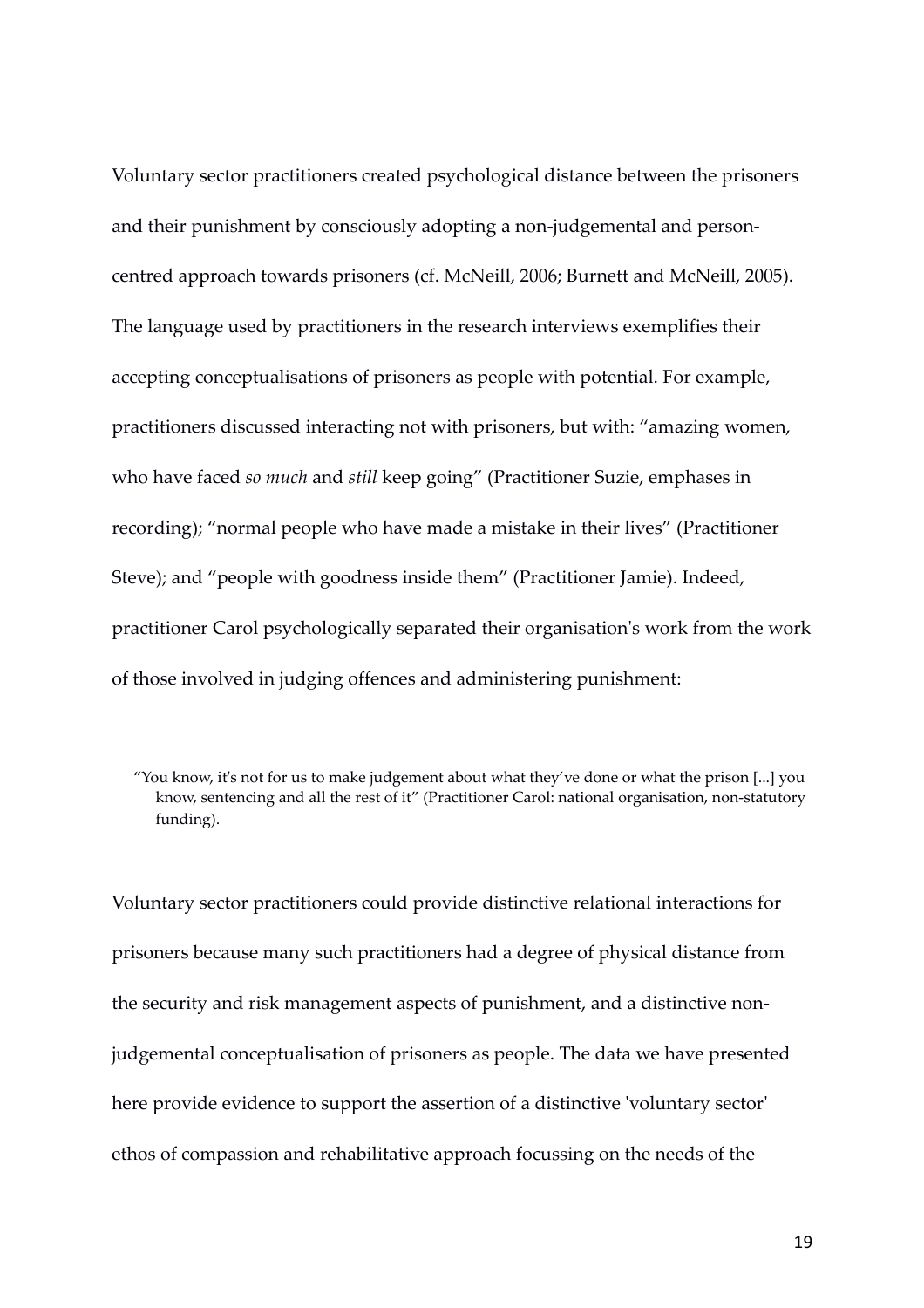individual (Mills et al., 2012: 394). We now consider how interacting with voluntary sector practitioners can have effects upon prisoners which are distinctive because they endure in space and time.

## Distinctive transformative potential

Relationships with voluntary sector practitioners also had distinctive enduring effects. Recent work within carceral geography has considered the temporal impact of relationships formed within emotionally distinctive areas of the prison (Crewe et al., 2013; Moran, 2013). For Crewe et al., emotion zones such as education departments and chaplaincies provided relief from the essential qualities of the prison environment only "for brief periods" and relationships in emotion zones "rarely endured beyond these locations" (2013: 14). Yet, Moran found that visiting areas provided a "cumulative" form of transformation for prisoners, through which experiences in visiting spaces reminded prisoners about life on the outside and motivated them to complete their sentences successfully, to be able to return to it (2013: 339).

 Our analysis aligns more closely with Moran's findings and indicates that voluntary sector creative arts projects have nurtured hope, patience and motivation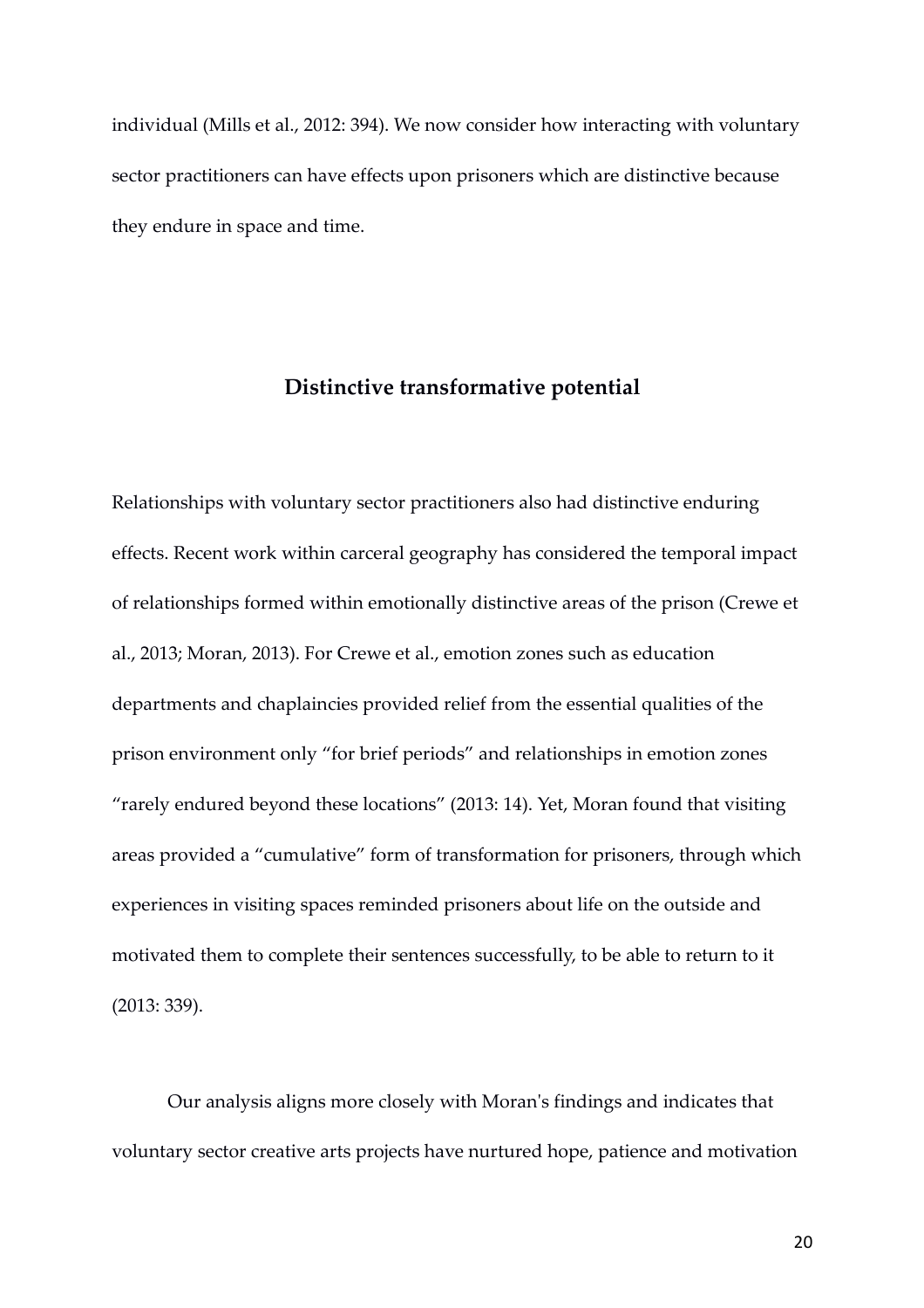in participant prisoners and, according to prisoners, made enduring impacts upon their behaviours and experience of imprisonment. Having the opportunity to utilise a broader emotional register and working with voluntary sector practitioners provided lasting effects for some prisoners, in terms of cultivating enduring 'hope' and 'patience':

"I think all that has made me more patient with other people too" (Prisoner James, Creative Writing Project, 2013).

Our data suggest that the distinctive relational opportunities offered by voluntary sector practitioners may have transformative potential. Our data show that interacting with voluntary sector practitioners could have effects that accumulated, and endured in time and place. Prisoners explained how participating in voluntary sector creative arts projects had improved their relationships, communication skills and powers of expression both within and outside the project areas. Such effects were particularly significant because creating prisoner capabilities and social capital has been linked to desistance from crime (Faulkner, 2003: 291; see also Farrall and Maruna, 2004; Wolff and Draine, 2004; Hagan, 1994). After all, desistance is more than just an absence of crime and "involves the pursuit of a positive life" (Maruna, 2007: 652):

<sup>&</sup>quot;It gives me hope and has given me something more constructive to hold on to" (Prisoner Alex, Creative Writing Project, 2011).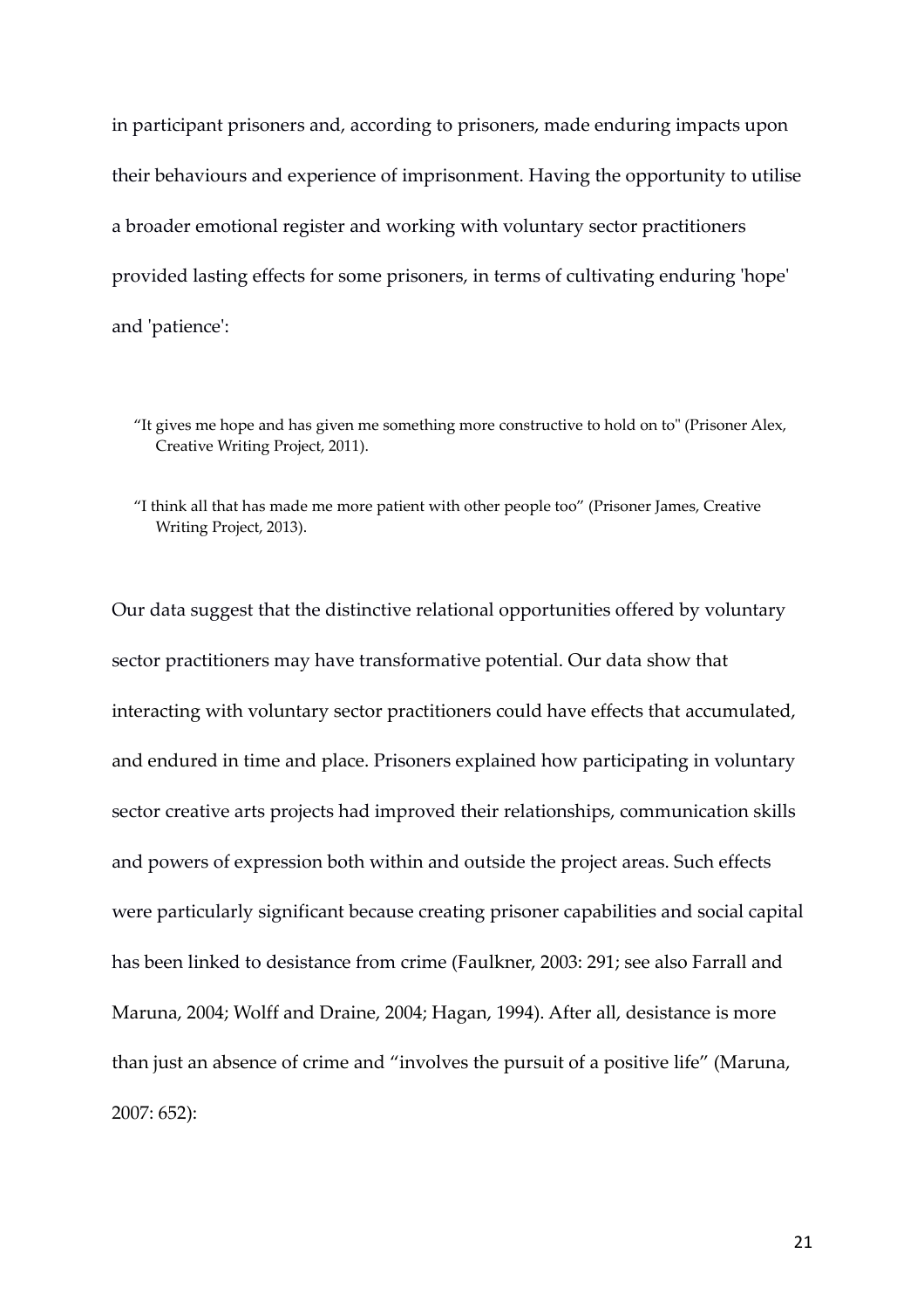- "I got involved with [the project] and I have all round better relationships with staff, lads and family because of it" (Prisoner Shane, Creative Writing Project, 2013).
- "I used to be the one who shouted the loudest, shout people down. Not any more I think, listen and respond better now" (Critical Reading Group, group interview, 2011).
- "I learnt to settle disputes and defuse conflict through listening to other people, using dialoguethat's the best way to go" (Critical Reading Group, group interview, 2011).
- "It helped me explain what I wanted to say to my family. Before I just never knew what to say" (Critical Reading Group, group interview, 2011).

Some might argue that these effects resulted from the communicative focus of the writing and reading projects with which prisoners were engaging (cf. Bilby et al., 2013; Henley et al., 2012), as opposed to the occupational background and distinctive approach of the voluntary sector practitioners. However, prisoner data gathered across all three voluntary sector projects attributed the positive effects and prisoner engagement to distinctive relational interactions with voluntary sector practitioners:

<sup>&</sup>quot;Class is rarely cancelled and we do not have to rely on the officers. You give up and lose interest sometimes in here, but not with the [Prison Radio team] - they give us that continuity" (Radio Training Graduate, Prison 1, 2008).

<sup>&</sup>quot;This is a place where there are no constraints over and above being polite, not swearing or talking over anyone else" (Critical Reading Group, Group Interview, 2011).

<sup>&</sup>quot;You know, they push you to do things, do you know what I mean? So that they get the best out of you" (Radio Training Students, Group interview, Prison 3, 2008).

<sup>&</sup>quot;[The voluntary sector practitioner] never makes me feel pressured. [He/She] doesn't focus on or set deadlines, but plays to our strengths, while also bolstering our weaknesses. In this place, you can get staff, especially teachers, who think they are amateur psychologists - whereas with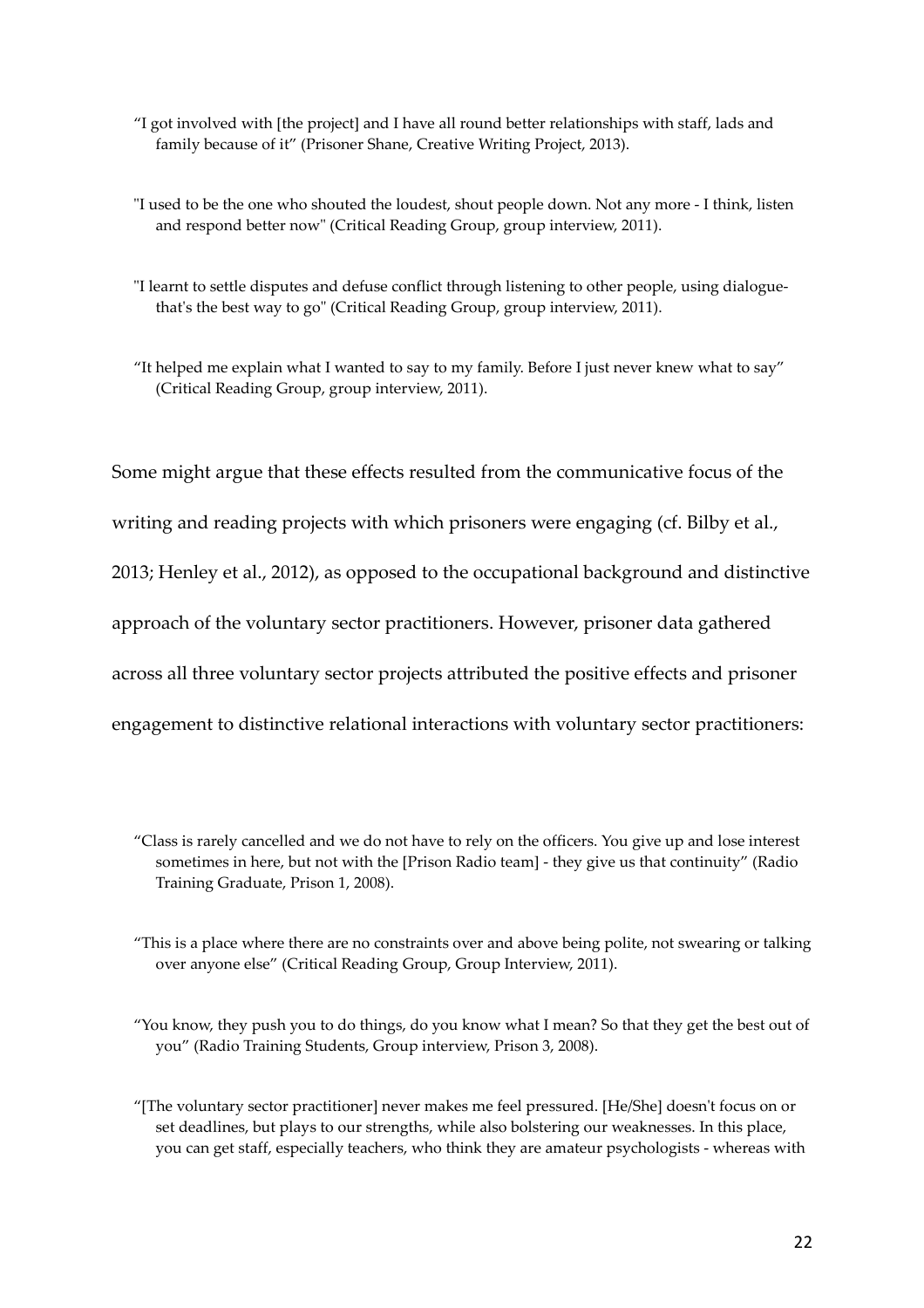[voluntary sector] staff there is no hidden agenda, so we are less suspicious of them" (Creative Writing Project participant, MP13:04, 2013).

These quotations illustrate how voluntary sector practitioners built relationships characterised by trust with prisoners, approached prisoners as individuals and reflected a philosophy of self that could transcend the 'prisoner' identity. Through spending time in a place where the constraints were clear but minimal: "being polite, not swearing", spending time with people who prisoners felt had "no hidden agenda" and building confidence and trust, prisoners could engage with voluntary sector projects and express themselves more authentically, both within and beyond the voluntary sector project places. Whilst prisoners may also have benefited from the forms of the activities themselves, our data indicate that their engagement depended on relationships formed with attendant voluntary sector practitioners (see also Phoenix and Kelly, 2013). In penal settings many individuals will previously have struggled to engage with productive activities, so stimulating engagement amongst this group is a particularly distinctive and valuable quality (Bilby et al., 2013).

## Discussion

In this paper, we have demonstrated that voluntary sector practitioners can offer distinctive experiences to prisoners. Voluntary sector projects offered some physical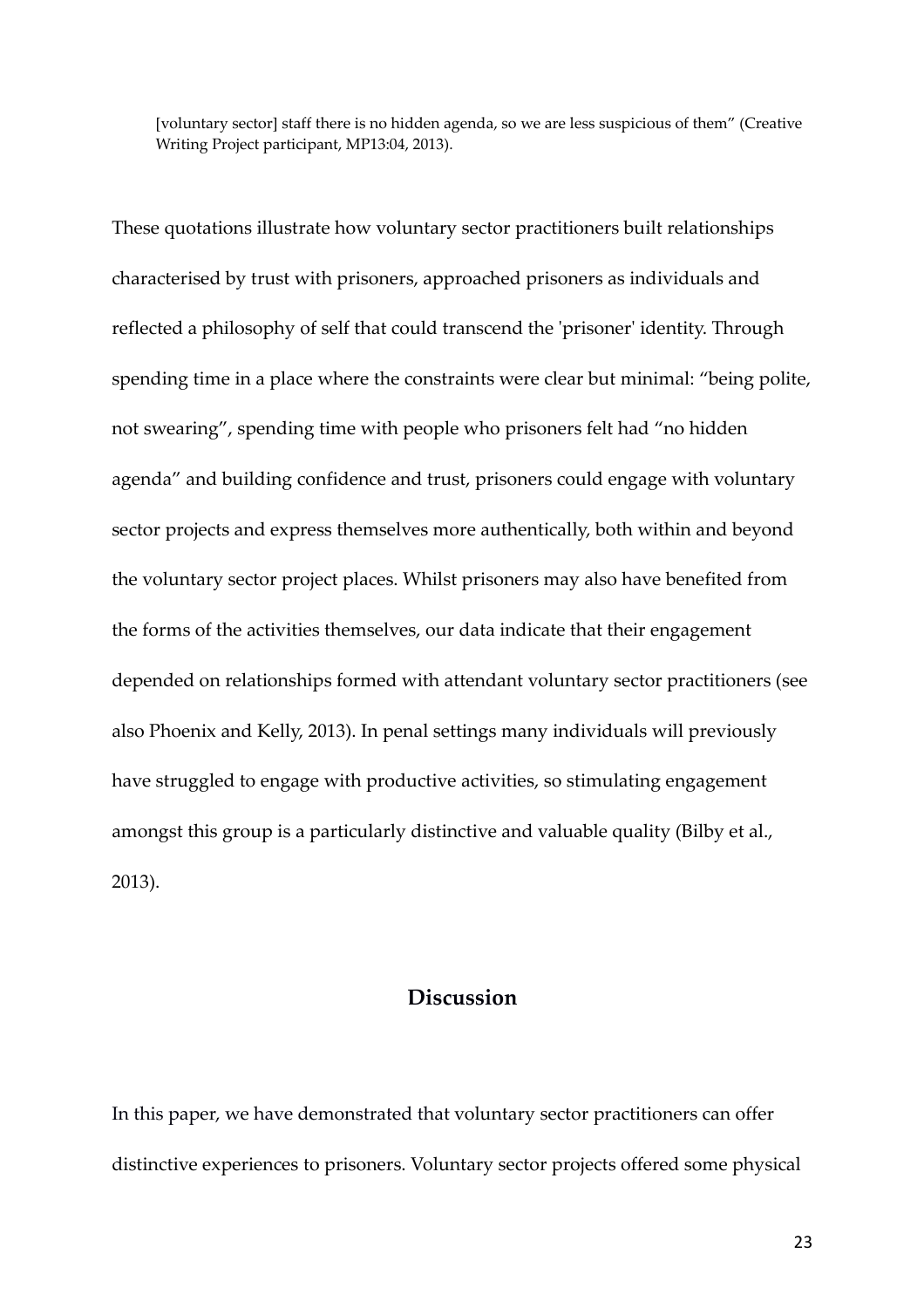and psychological distance from penal regimes, and prisoner relationships with voluntary sector practitioners were differentiated from those with education and custodial staff. Our data also suggested that the effects of prisoner relationships with voluntary sector practitioners could bring about distinctive and valuable enduring changes amongst prisoners.

 By assessing the oft-cited yet unsubstantiated assertion that relationships between voluntary sector practitioners and prisoners are distinctive and valuable (see also Author citation, 2014), this paper has made a preliminary contribution to the task of theorising the diverse penal voluntary sector. The voluntary sector projects and practitioners that we studied were found to offer a distinctive relational experience to prisoners, which had positive enduring effects upon some. However, this finding should not be generalised across all voluntary sector projects. The sector is composed of extremely diverse organisations which are differentiated in terms of size, income, function, organisational capacity and attitudes to engaging with contracted public service work (Corcoran, 2011: 40; Mills et al 2011: 204; Armstrong, 2002: 356). Voluntary sector programmes and their outcomes are also highly context dependent (Corcoran and Hucklesby, 2013; Meek et al., 2013). This finding is therefore not intended to identify inherent qualities found throughout the voluntary sector. Indeed, the work of penal voluntary organisations can and does sometimes result in expanding social control, net-widening and increases in the numbers of

24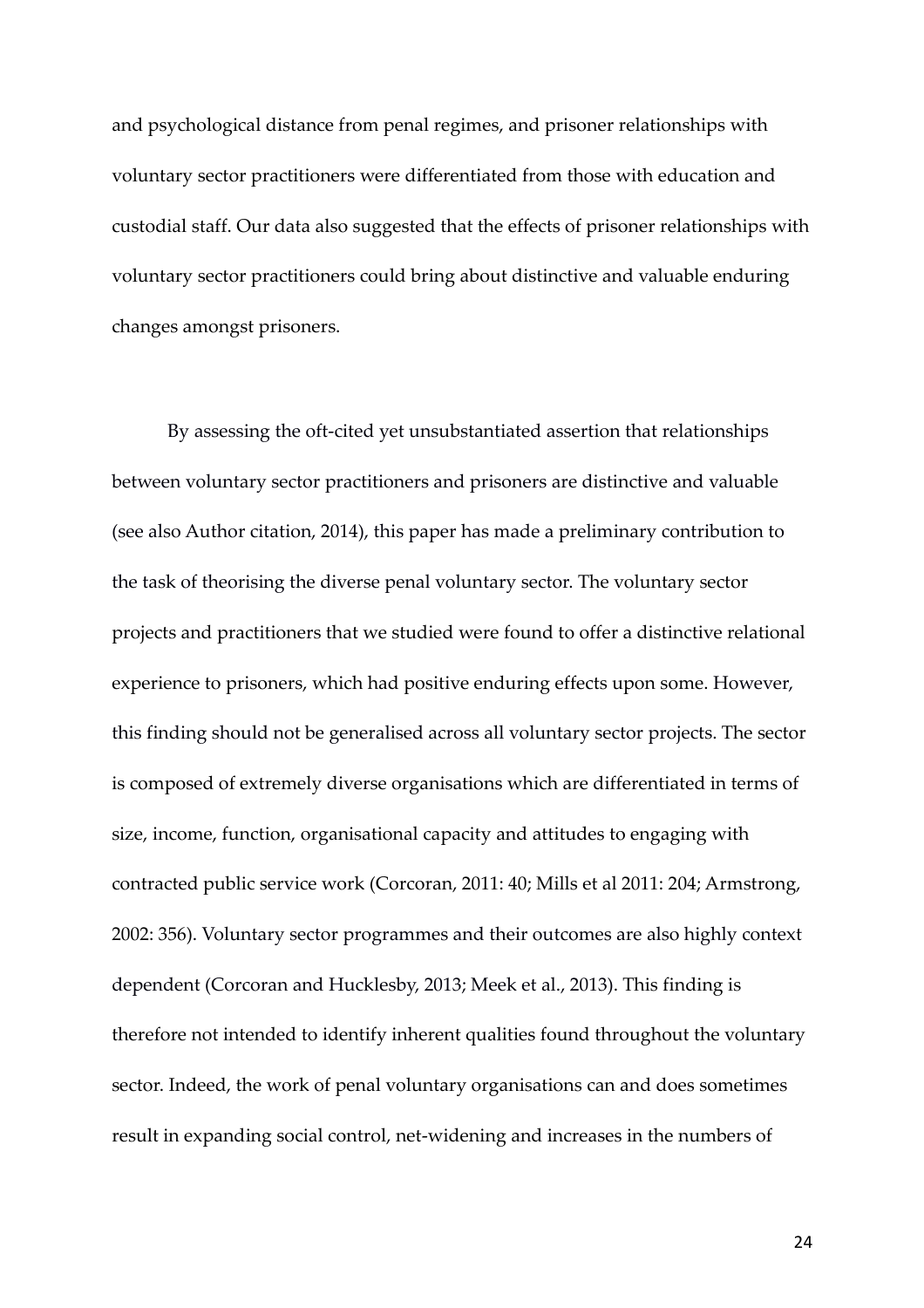people being punished (Author citation; Cox, 2013; Armstrong, 2002; Cohen, 1985; McWilliams, 1983; Foucault, 1977). Nor do we suggest that voluntary organisations provide a panacea to the many failures and problems of penal systems, nor the complex social issues of those they punish (Corcoran, 2012: 22).

 Although these caveats are important, we found clear evidence of multiple distinctive voluntary sector qualities. The finding of distinctive relationships between voluntary sector practitioners and prisoners illustrates a means of improving the experience of imprisonment and reducing psychological distress amongst prisoners (cf. Liebling, 2008, 2004; Liebling et al., 2005). It also exemplifies that voluntary sector projects can provide a means of creating capabilities amongst prisoners and supporting desistance from crime (cf. Maruna, 2007; McNeill, 2006; Faulkner, 2003).

 Marketisation is perhaps not affecting the penal voluntary sector as vigorously as is often claimed (see Author citation), but the varying effects of marketisation discourses and practices upon voluntary sector practitioners, and their relationships with prisoners would be most interesting to explore. In comparison with more traditional voluntary sector projects funded by charitable grants and trusts, such analyses could illustrate the effects of marketisation upon relationships between voluntary sector practitioners and prisoners. Relevant forms of

25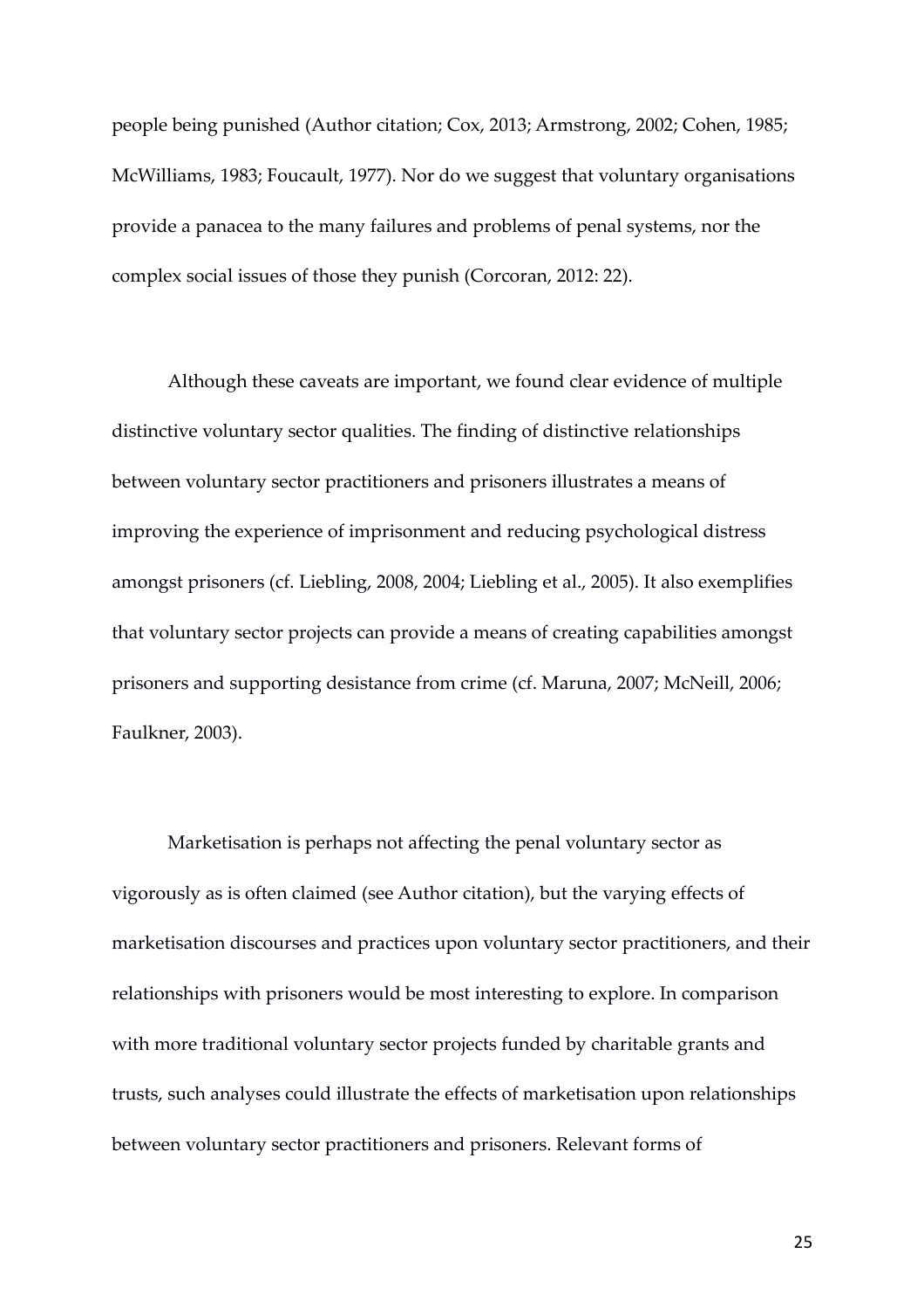marketisation include both contracted out service delivery and emerging forms of payment by results contracting (Fox and Albertson, 2011), where the firm focus on results might affect the inputs of voluntary sector practitioners. At this time of significant change in the penal voluntary sector, scholars have the opportunity to finally work out exactly how it affects the prisoners and probationers with whom it has worked for hundreds of years. We hope that this article will stimulate further empirically-derived work in this area.

## Funding

This research was supported by Philippa Tomczak's funding from the University of Manchester School of Law Scholarship (2010–2014) and Leverhulme Trust Early Career Fellowship (2015-).

## References

Six author citations: three journal articles and three citations linked to the prisoner data.

Alcock, P. and Scott, D. (2007) Voluntary and community sector welfare, in: Powell M., (Ed.) Understanding the Mixed Economy of Welfare, Bristol: The Policy Press.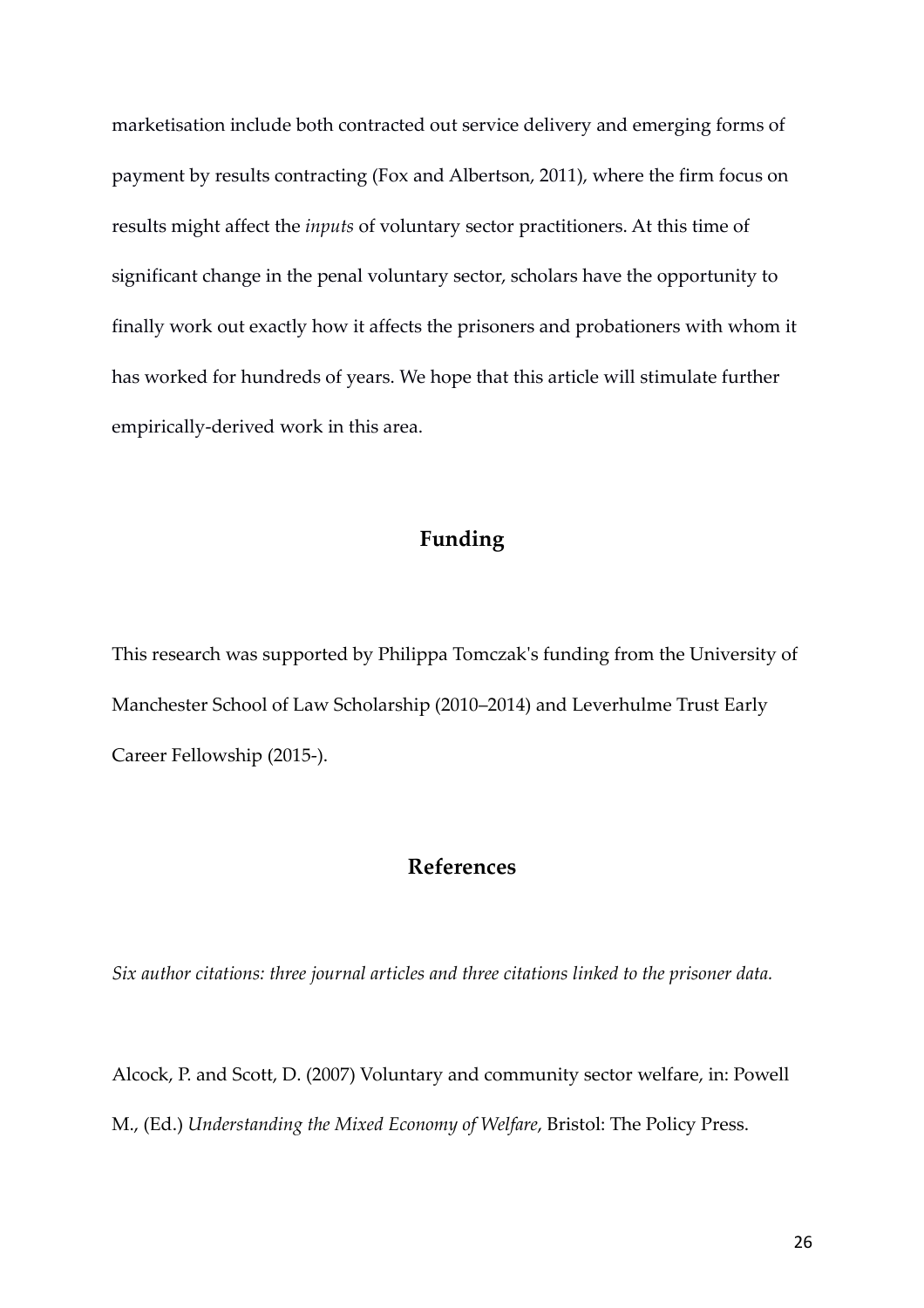Armstrong, S. (2002) 'Punishing not-for-profit: Implications of nonprofit privatization in juvenile punishment', Punishment & Society, 4, 345–368.

Bilby, C., Caulfield, L.S., and Ridley, L. (2013) Re-Imagining futures: Exploring arts interventions and the process of desistance. Report. London: Arts Alliance.

Bottoms, A.E. (1999) 'Interpersonal violence and social order in prisons', Crime and Justice, 26, 205-282.

Brookman, F. and Holloway, K. (2008) An evaluation of the women's Turnaround project. Pontypridd: University of Glamorgan.

Bryman, A. (2012) Social Research Methods, Oxford: Oxford University Press.

Burnett, R. and McNeill, F. (2005) 'The place of the officer-offender relationship in assisting offenders to desist from crime', Probation Journal, 52, 247– 68.

Cohen, S. (1985) Visions of Social Control: Crime, punishment and classification, Cambridge: Polity Press.

Corcoran, M. (2011) 'Dilemmas of institutionalization in the penal voluntary sector', Critical Social Policy, 31, 30–52.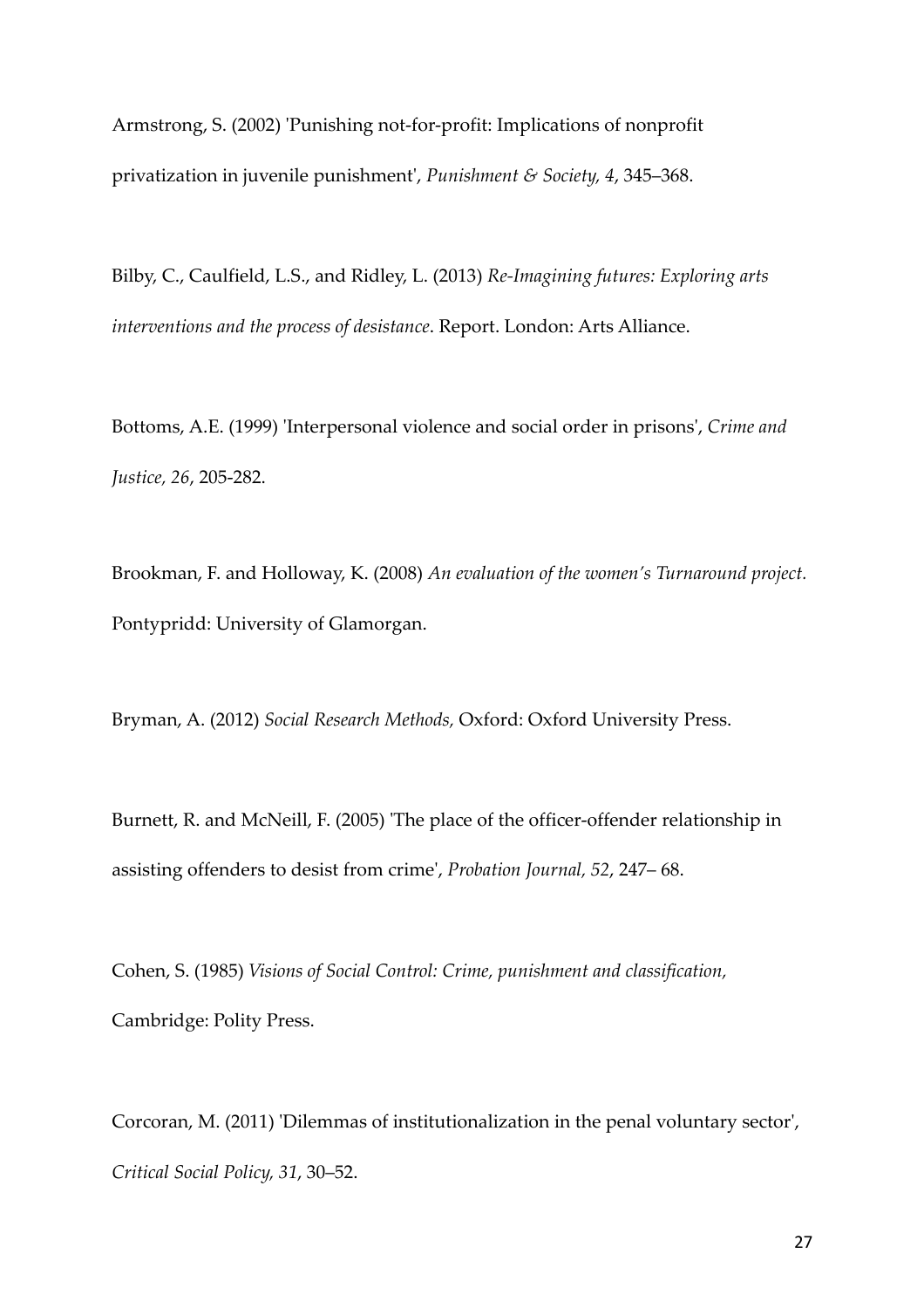Corcoran, M. (2012) 'Be careful what you ask for: Findings from the seminar series on the Third Sector in Criminal Justice', Prison Service Journal, 204, 17-22.

Corcoran, M. and Hucklesby, A. (2013) Briefing paper: The third sector in criminal justice. Available at: http://www.law.leeds.ac.uk/assets/files/research/ccjs/130703thirdsec-crimjust-briefing-2013.pdf. Accessed: 12/08/2013.

Cox, P. (2013) Bad Girls in Britain: Gender, justice and welfare 1900-1950, Basingstoke: Palgrave Macmillan.

Crawley, E. (2004) 'Emotion and performance: Prison officers and the presentation of self in prisons', Punishment and Society, 6, 411–427.

Crewe, B. (2009) The Prisoner Society: Power, adaptation, and social life in an English prison, Oxford: Oxford University Press.

Crewe, B. (2011) 'Depth, weight, tightness: Revisiting the pains of imprisonment', Punishment and Society, 13, 509–529.

Crewe, B., Warr, J., Bennett, P., Smith, A. (2013) 'The emotional geography of prison life', Theoretical Criminology, 18, 56-74.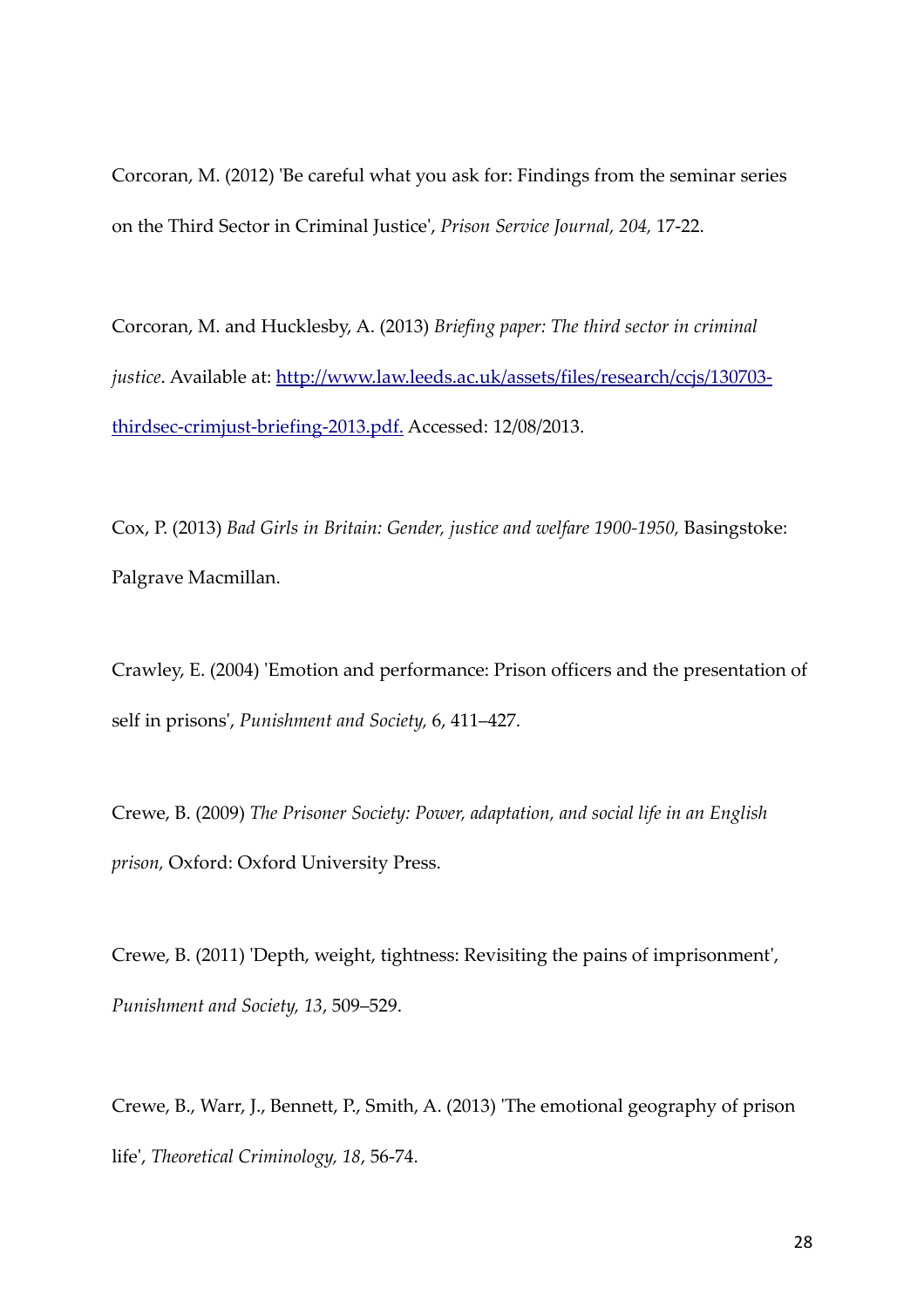De Viggiani, N. (2012) 'Trying to be something you are not: Masculine performances within a prison setting', Men and Masculinities, 15, 271–291.

Donohue, E. and Moore, D. (2009) 'When is an offender not an offender? Power, the client and shifting penal subjectivities', Punishment & Society, 11, 319-336.

Foucault, M. (1977) Discipline and Punish: The birth of the prison, London: Allen Lane.

Fox, C. and Albertson, K. (2011) 'Payment by results and social impact bonds in the criminal justice sector: New challenges for the concept of evidence-based policy?', Criminology and Criminal Justice, 11, 395–413.

Goddard, T. (2012) 'Post-welfarist risk managers? Risk, crime prevention, and the turn to non-state community-based organizations', Theoretical Criminology, 16, 347– 363.

Henley, J., Caulfield, L.S., Wilson, D., Wilkinson, D.J. (2012) 'Good Vibrations: positive change through social music-making', Music Education Research, 14, 499-520.

Hucklesby, A. and Corcoran, M. (2016) 'Introduction', in: Hucklesby, A. and Corcoran, M. (Eds.) The Voluntary Sector and Criminal Justice Basingstoke: Palgrave.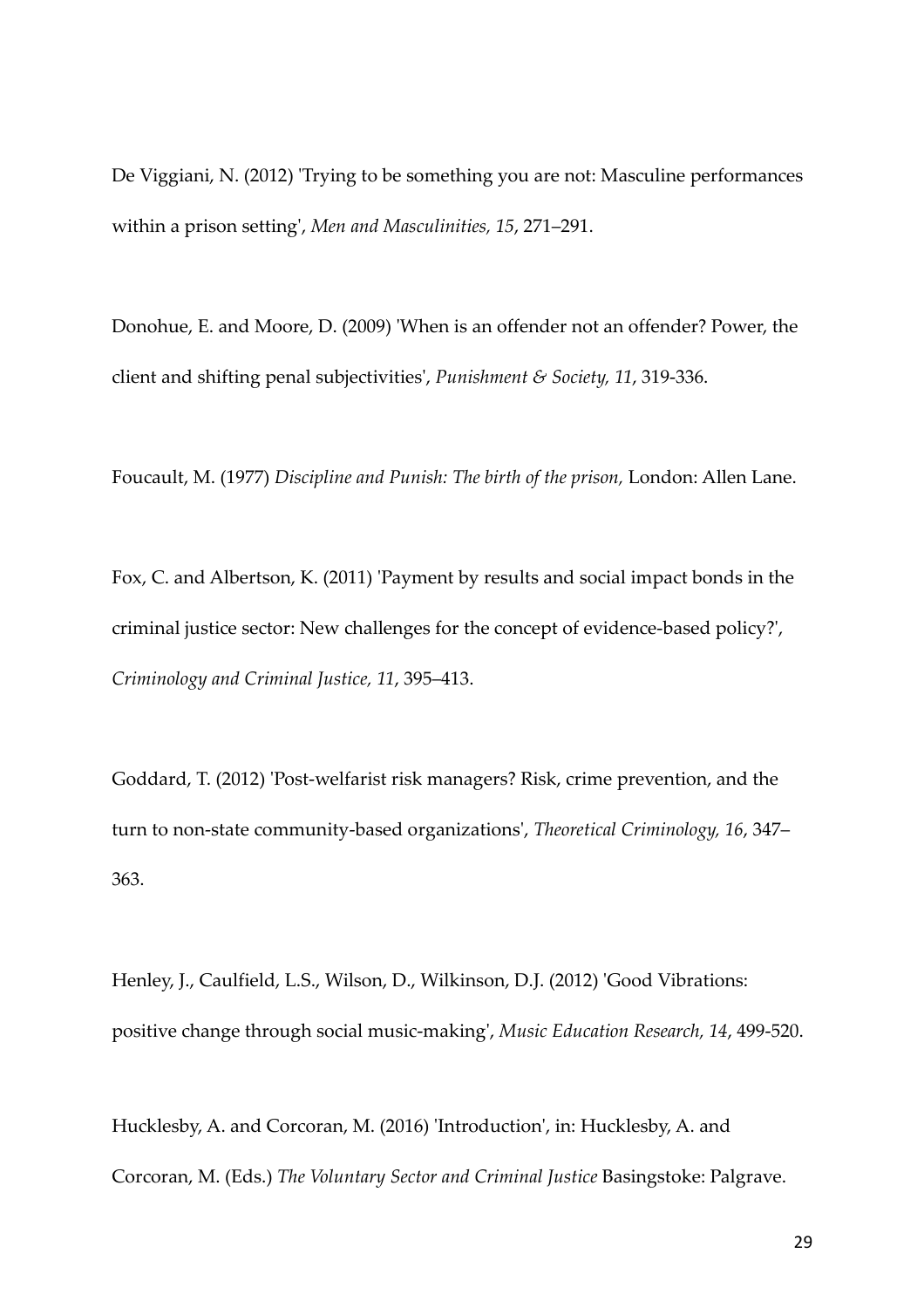Jewkes, Y. (2002) Captive Audience: Media, masculinity and power in prisons, Cullompton: Willan.

Johnson, R. (1987) Hard Time: Understanding and reforming the prison, Pacific Grove, CA: Brooks/Cole Publishing.

Jones, R. and Schmid, T. (2000) Doing Time: Prison experience and identity among firsttime inmates, Stanford, CA: Jai Press.

Kendall, J. and Knapp, M.R.J. (1995) Boundaries, Definitions and Typologies: A loose and baggy monster, in: Davis Smith, J., Rochester, C. and Hedley, D. (Eds.). An Introduction to the Voluntary Sector, London: Routledge.

Lewis S., Maguire M., Raynor P., Vanstone M., Vennard J. (2007) 'What works in resettlement? Findings from seven Pathfinders for short-term prisoners in England and Wales', Criminology and Criminal Justice, 7, 33–53.

Liebling, A., Elliott, C., and Price, D. (1999) 'Appreciative Inquiry and Relationships in Prison', Punishment and Society, 1, 71-98.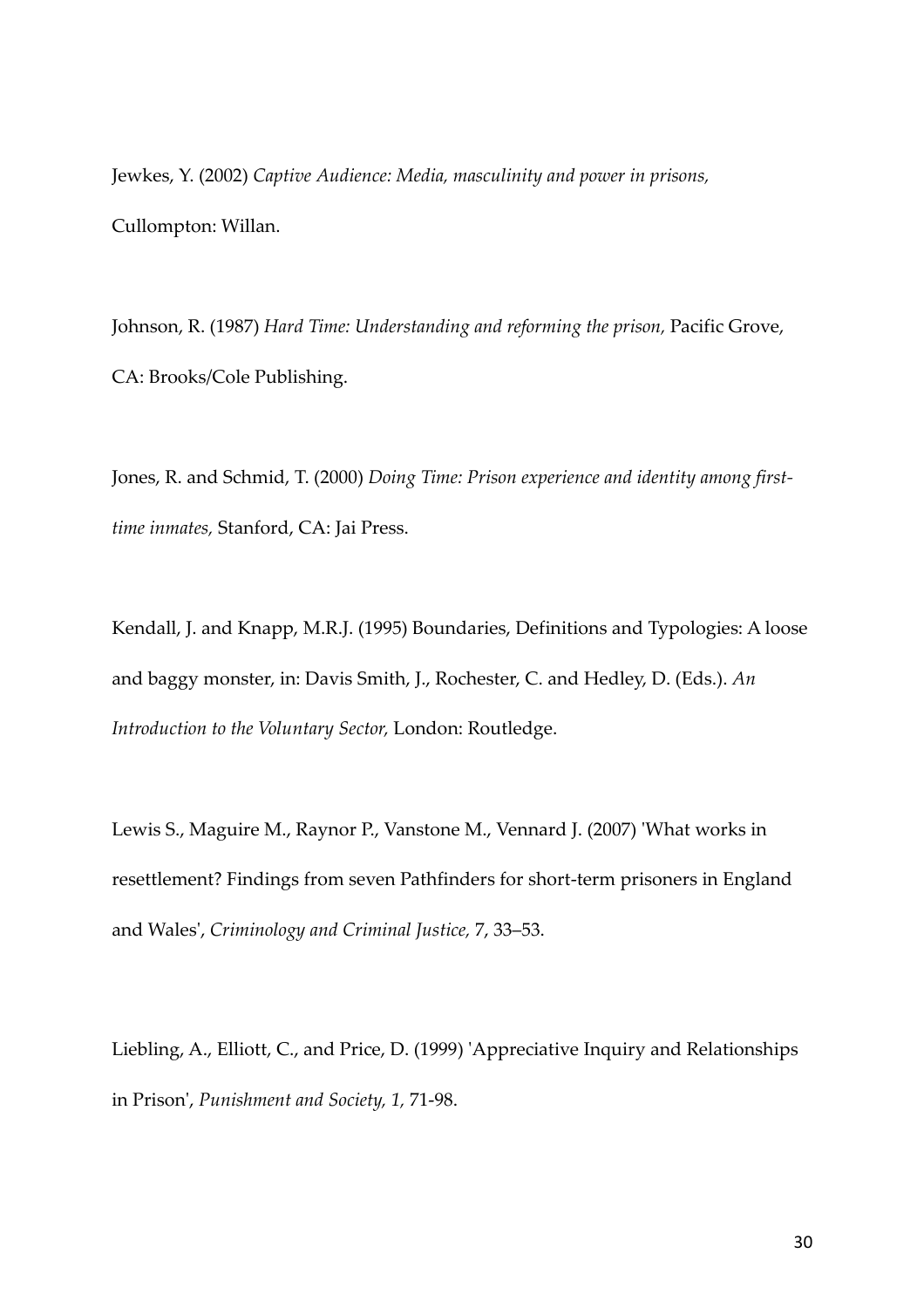Liebling, A. (2004) Prisons and their Moral Performance: A study of values, quality and prison life, Oxford: Clarendon Press.

Liebling, A., Tait, S., Stiles, A., & Durie, L. (2005) Revisiting prison suicide: The role of fairness and distress, in: Liebling, A. and Maruna, S. (Eds.) The Effects of Imprisonment, Cullompton: Willan Publishing.

Liebling, A. (2008) Why prison staff culture matters, in: Byrne, J. M., Hummer, D., and Taxman, F. S. (Eds.) The Culture of Prison Violence, New York: Pearson.

Light, R. (1993) 'Why Support Prisoners' Family-Tie Groups?', The Howard Journal of Criminal Justice, 32, 322-329.

McNeill, F. (2006) 'A Desistance Paradigm for Offender Management', Criminology and Criminal Justice 6, 39- 62.

McWilliams, W. (1983) 'The Mission to the English Police Courts 1876–1936', The Howard Journal of Criminal Justice, 22, 129-147.

Maguire, M. (2012) 'Response 1: Big Society, the voluntary sector and the marketisation of criminal justice', Criminology and Criminal Justice, 12, 483–505.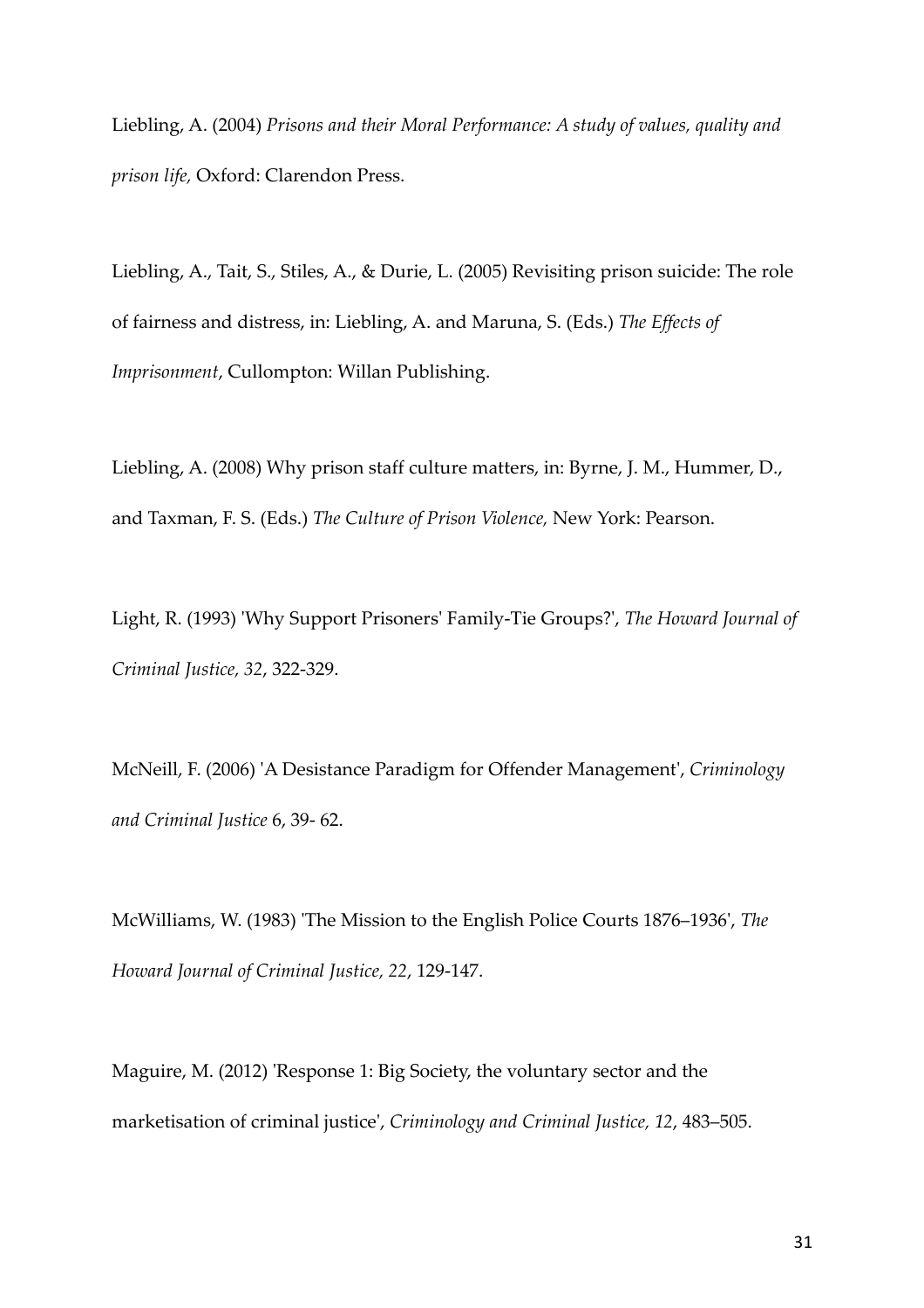Maruna, S. (2007) After Prison, What? The ex-prisoners' struggle to desist from crime, in: Jewkes, Y. (Ed.) Handbook on Prisons, Cullompton: Willan Publishing.

Meek, R., Gojkovic, D. and Mills, A. (2010) 'The Role of the Third Sector in Work with Offenders: The perceptions of criminal justice and third sector stakeholders. TSRC Working Paper 34. Birmingham: Third Sector Research Centre.

Meek, R., Gojkovic, D. and Mills, A. (2013) 'The Involvement of Nonprofit Organizations in Prisoner Reentry in the UK: Prisoner awareness and engagement', Journal of Offender Rehabilitation, 52, 338-357.

Mills, A., Meek, R. and Gojkovic, D. (2011) 'Exploring the relationship between the voluntary sector and the state in criminal justice', Voluntary Sector Review, 2, 193-211.

Mills, A., Meek, R. and Gojkovic, D. (2012) 'Partners, Guests or Competitors: Relationships between criminal justice and third sector staff in prisons', Probation Journal, 59, 391-405.

Moran, D. (2013) 'Between outside and inside? Prison visiting rooms as liminal carceral spaces', GeoJournal, 78, 339-351.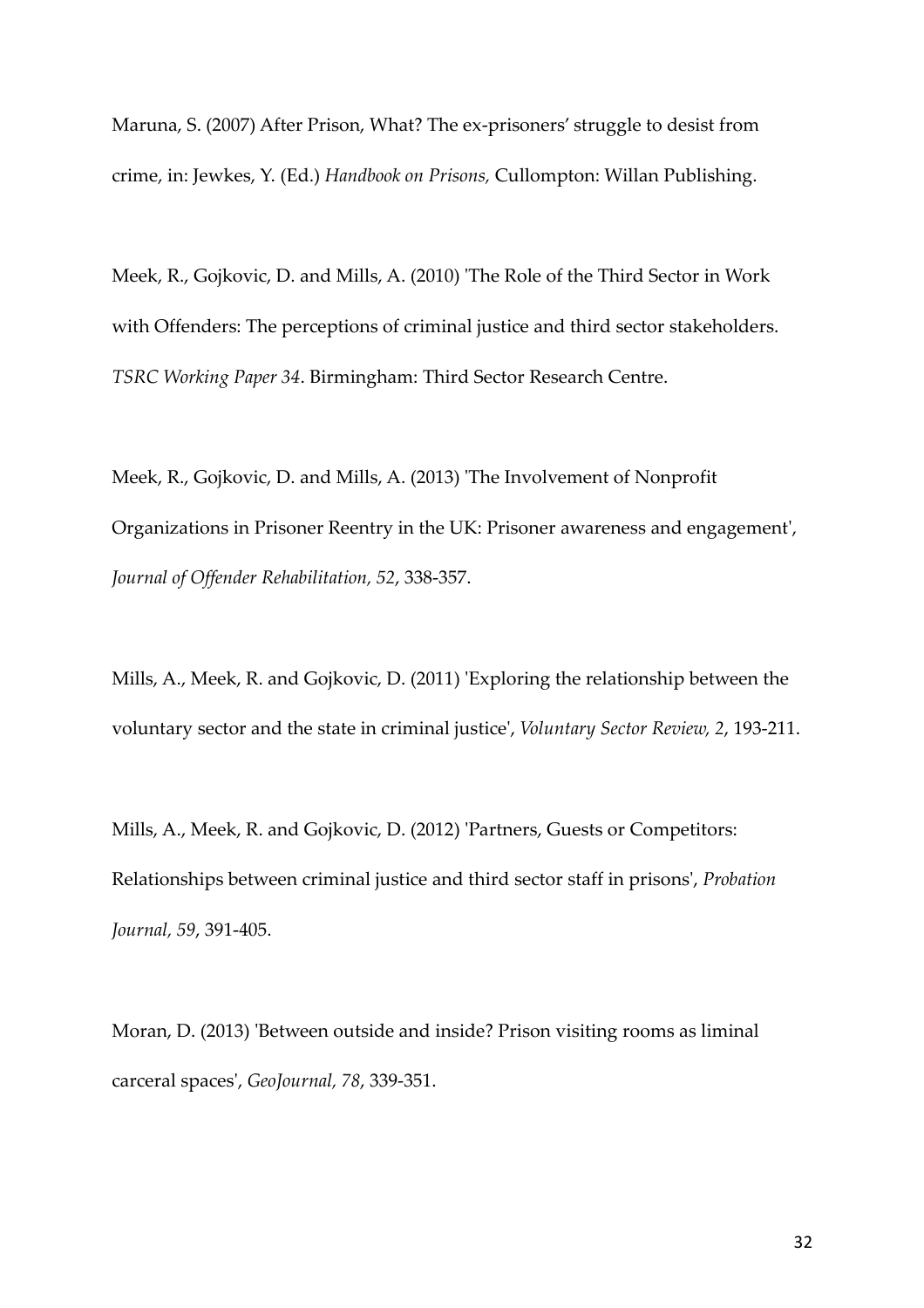Neilson, A. (2009) 'A crisis of identity: NACRO's bid to run a prison and what it means for the voluntary sector', Howard Journal of Criminal Justice, 48, 401–410.

Neuberger, J. (2009) Volunteering across the criminal justice system. Report. London: The Cabinet Office.

Phoenix, J. and Kelly, L. (2013) '"You have to do it for yourself" Responsiblization in Youth Justice and Young People's Situated Knowledge of Youth Justice Practice', British Journal of Criminology, 53, 419-437.

Robinson, G. and McNeill, F. (2008) 'Exploring the Dynamics of Compliance with Community Penalties', Theoretical Criminology, 12, 431- 449.

Rothschild, J. and Milofsky, C. (2006) 'The Centrality of Values, Passions and Ethics in the Nonprofit Sector', Nonprofit Management and Leadership, 17, 137- 143.

Smith, D., Paylor, I. and Mitchell, P. (1993) 'Partnerships between the independent sector and the probation service', The Howard Journal of Criminal Justice, 32, 25-39.

Sparks, J.R. and Bottoms, A.E. (1995) 'Legitimacy and order in prisons', British Journal of Sociology, 46, 45-62.